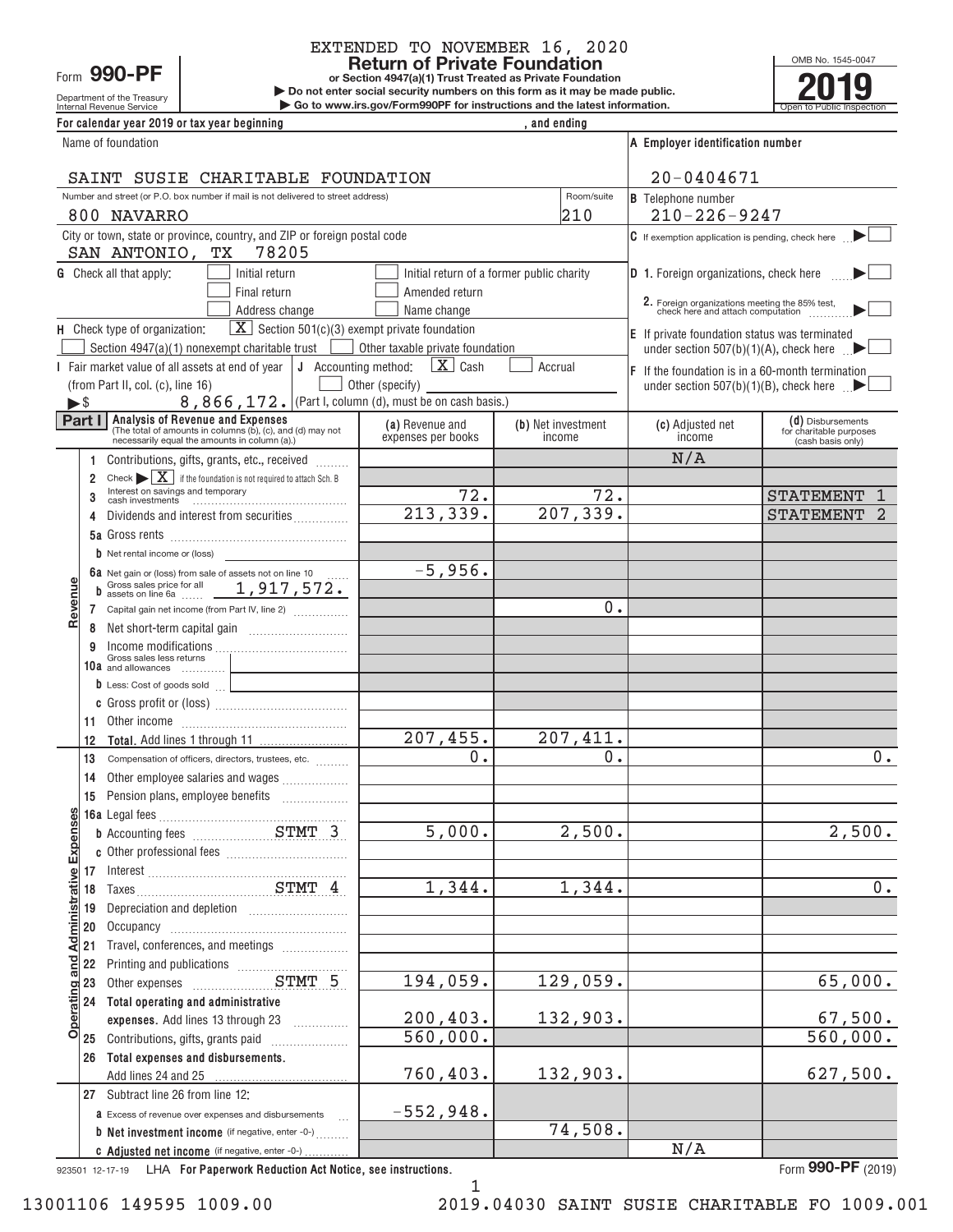|                      |                      | SAINT SUSIE CHARITABLE FOUNDATION<br>Form 990-PF (2019)                                                        |                   |                     | $20 - 0404671$<br>Page 2 |
|----------------------|----------------------|----------------------------------------------------------------------------------------------------------------|-------------------|---------------------|--------------------------|
|                      | Part II              | <b>Balance Sheets</b> Attached schedules and amounts in the description                                        | Beginning of year | End of year         |                          |
|                      |                      | column should be for end-of-year amounts only.                                                                 | (a) Book Value    | (b) Book Value      | (c) Fair Market Value    |
|                      |                      |                                                                                                                |                   |                     |                          |
|                      | $\mathbf{2}^{\circ}$ | Savings and temporary cash investments [1001] [1001] [1001] [1001] [1001] [1001] [1001] [1001] [1001] [1001] [ | 24,030.           | 44, 714.            | 44,714.                  |
|                      |                      | 3 Accounts receivable                                                                                          |                   |                     |                          |
|                      |                      | Less: allowance for doubtful accounts                                                                          |                   |                     |                          |
|                      |                      | 4 Pledges receivable                                                                                           |                   |                     |                          |
|                      |                      | Less: allowance for doubtful accounts $\blacktriangleright$                                                    |                   |                     |                          |
|                      |                      |                                                                                                                |                   |                     |                          |
|                      | 6                    | Receivables due from officers, directors, trustees, and other                                                  |                   |                     |                          |
|                      |                      |                                                                                                                |                   |                     |                          |
|                      |                      |                                                                                                                |                   |                     |                          |
|                      |                      | Less: allowance for doubtful accounts                                                                          |                   |                     |                          |
|                      |                      |                                                                                                                |                   |                     |                          |
| Assets               |                      |                                                                                                                |                   |                     |                          |
|                      |                      | 10a Investments - U.S. and state government obligations                                                        | 200, 118.         | 0.                  | 0.                       |
|                      |                      |                                                                                                                |                   |                     |                          |
|                      |                      |                                                                                                                |                   |                     |                          |
|                      |                      | 11 Investments - land, buildings, and equipment: basis  > _______________                                      |                   |                     |                          |
|                      |                      |                                                                                                                |                   |                     |                          |
|                      | 12                   |                                                                                                                |                   |                     |                          |
|                      | 13                   |                                                                                                                | 4,895,230.        | 4,521,716.          | 8,821,458.               |
|                      | 14                   | Land, buildings, and equipment: basis                                                                          |                   |                     |                          |
|                      |                      |                                                                                                                |                   |                     |                          |
|                      | 15                   | Other assets (describe                                                                                         |                   |                     |                          |
|                      |                      | 16 Total assets (to be completed by all filers - see the                                                       |                   |                     |                          |
|                      |                      |                                                                                                                | 5, 119, 378.      | 4,566,430.          | 8,866,172.               |
|                      |                      |                                                                                                                |                   |                     |                          |
|                      | 18                   |                                                                                                                |                   |                     |                          |
|                      | 19                   |                                                                                                                |                   |                     |                          |
| iabiliti             | 20                   | Loans from officers, directors, trustees, and other disqualified persons                                       |                   |                     |                          |
|                      | 21                   |                                                                                                                |                   |                     |                          |
|                      | 22                   |                                                                                                                |                   |                     |                          |
|                      |                      |                                                                                                                | 0.                | 0.                  |                          |
|                      |                      | 23 Total liabilities (add lines 17 through 22)<br>Foundations that follow FASB ASC 958, check here <b>Fig.</b> |                   |                     |                          |
|                      |                      | and complete lines 24, 25, 29, and 30.                                                                         |                   |                     |                          |
|                      | 24                   | Net assets without donor restrictions                                                                          |                   |                     |                          |
|                      | 25                   |                                                                                                                |                   |                     |                          |
| <b>Fund Balances</b> |                      | Foundations that do not follow FASB ASC 958, check here $\blacktriangleright \boxed{\text{X}}$                 |                   |                     |                          |
|                      |                      | and complete lines 26 through 30.                                                                              |                   |                     |                          |
|                      | 26                   | Capital stock, trust principal, or current funds                                                               | 0.                | 0.                  |                          |
| ŏ                    | 27                   | Paid-in or capital surplus, or land, bldg., and equipment fund                                                 | $\overline{0}$ .  | $\overline{0}$ .    |                          |
|                      | 28                   | Retained earnings, accumulated income, endowment, or other funds                                               | 5, 119, 378.      | 4,566,430.          |                          |
| <b>Net Assets</b>    | 29                   |                                                                                                                | 5, 119, 378.      | 4,566,430.          |                          |
|                      |                      |                                                                                                                |                   |                     |                          |
|                      | 30                   | Total liabilities and net assets/fund balances with an intermal contained a result of the Total II and Total I | 5, 119, 378.      | 4,566,430.          |                          |
|                      | Part III             | Analysis of Changes in Net Assets or Fund Balances                                                             |                   |                     |                          |
|                      |                      |                                                                                                                |                   |                     |                          |
|                      |                      | 1 Total net assets or fund balances at beginning of year - Part II, column (a), line 29                        |                   |                     |                          |
|                      |                      |                                                                                                                |                   | $\mathbf{1}$        | 5,119,378.               |
|                      |                      | 2 Enter amount from Part I, line 27a                                                                           |                   | $\overline{2}$      | $-552,948.$              |
| 3                    |                      |                                                                                                                |                   | 3                   | 0.                       |
| 4                    |                      | Add lines 1, 2, and 3                                                                                          |                   | 4                   | 4,566,430.               |
| 5                    |                      | Decreases not included in line 2 (itemize)                                                                     |                   | 5<br>$6\phantom{a}$ | 0.<br>4,566,430.         |
|                      |                      |                                                                                                                |                   |                     |                          |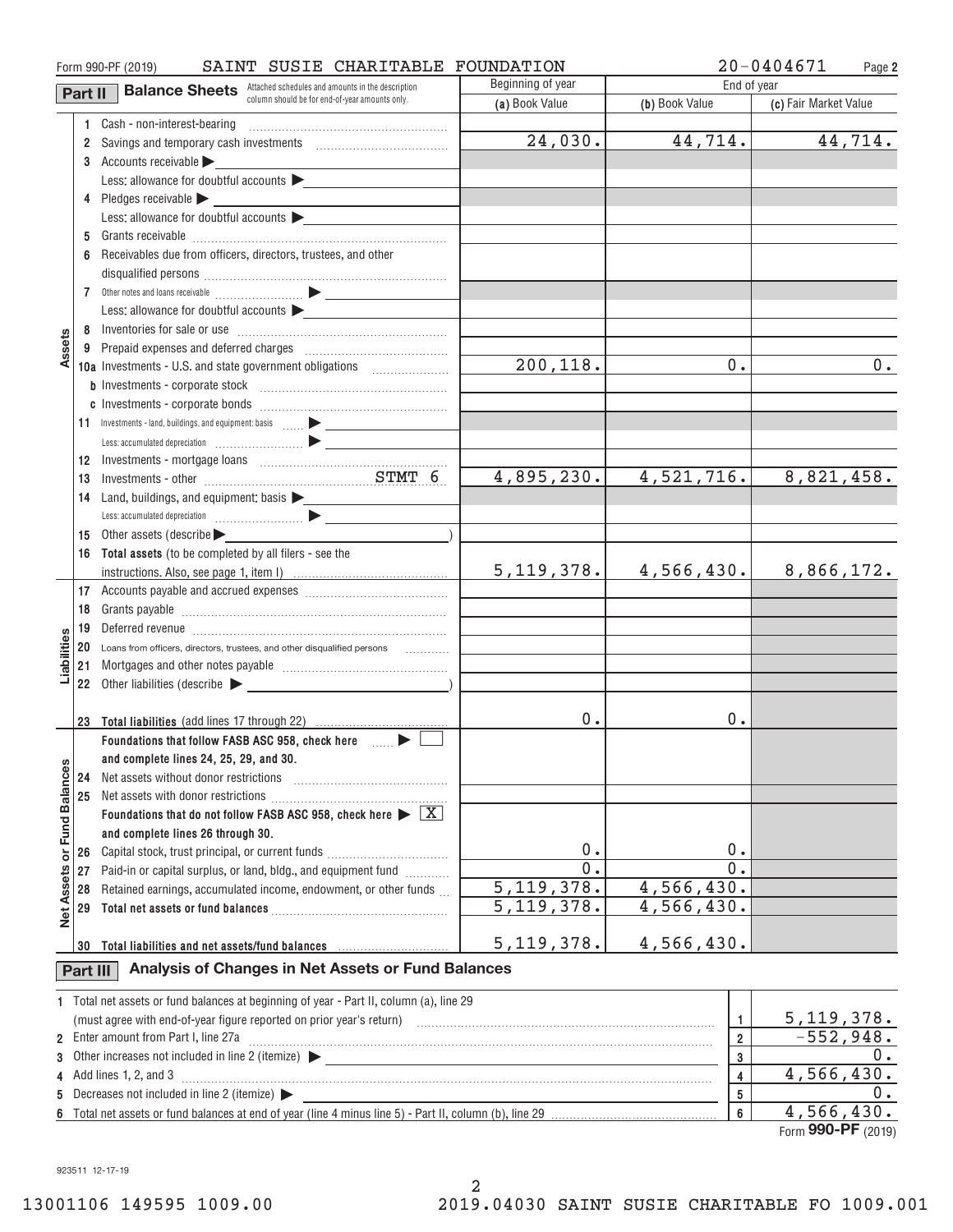| Form 990-PF (2019)                                                                                                                                                                                      | SAINT SUSIE CHARITABLE FOUNDATION                                                                                            |           |                                                   |     |             |                 |                                                                                                     | 20-0404671                                                                                         |            | Page 3                     |
|---------------------------------------------------------------------------------------------------------------------------------------------------------------------------------------------------------|------------------------------------------------------------------------------------------------------------------------------|-----------|---------------------------------------------------|-----|-------------|-----------------|-----------------------------------------------------------------------------------------------------|----------------------------------------------------------------------------------------------------|------------|----------------------------|
| <b>Part IV</b>                                                                                                                                                                                          | <b>Capital Gains and Losses for Tax on Investment Income</b>                                                                 |           |                                                   |     |             |                 |                                                                                                     |                                                                                                    |            |                            |
| (b) How acquired<br>(a) List and describe the kind(s) of property sold (for example, real estate,<br>P - Purchase<br>2-story brick warehouse; or common stock, 200 shs. MLC Co.)<br><b>D</b> - Donation |                                                                                                                              |           |                                                   |     |             | (mo., day, yr.) | (c) Date acquired                                                                                   | (d) Date sold<br>(mo., day, yr.)                                                                   |            |                            |
| 1a PUBLICLY TRADED SECURITIES                                                                                                                                                                           |                                                                                                                              |           |                                                   |     | P           |                 |                                                                                                     |                                                                                                    |            |                            |
| CAPITAL GAINS DIVIDENDS                                                                                                                                                                                 |                                                                                                                              |           |                                                   |     |             |                 |                                                                                                     |                                                                                                    |            |                            |
| C                                                                                                                                                                                                       |                                                                                                                              |           |                                                   |     |             |                 |                                                                                                     |                                                                                                    |            |                            |
| d                                                                                                                                                                                                       |                                                                                                                              |           |                                                   |     |             |                 |                                                                                                     |                                                                                                    |            |                            |
| е                                                                                                                                                                                                       |                                                                                                                              |           |                                                   |     |             |                 |                                                                                                     |                                                                                                    |            |                            |
| (e) Gross sales price                                                                                                                                                                                   | (f) Depreciation allowed<br>(or allowable)                                                                                   |           | (g) Cost or other basis<br>plus expense of sale   |     |             |                 |                                                                                                     | (h) Gain or (loss)<br>$((e)$ plus $(f)$ minus $(g)$ )                                              |            |                            |
| 1,888,690.                                                                                                                                                                                              |                                                                                                                              |           | 1,923,528.                                        |     |             |                 |                                                                                                     |                                                                                                    |            |                            |
| а<br>28,882.<br>b                                                                                                                                                                                       |                                                                                                                              |           |                                                   |     |             |                 |                                                                                                     |                                                                                                    |            | $\frac{-34,838}{28,882}$   |
|                                                                                                                                                                                                         |                                                                                                                              |           |                                                   |     |             |                 |                                                                                                     |                                                                                                    |            |                            |
| C<br>d                                                                                                                                                                                                  |                                                                                                                              |           |                                                   |     |             |                 |                                                                                                     |                                                                                                    |            |                            |
|                                                                                                                                                                                                         |                                                                                                                              |           |                                                   |     |             |                 |                                                                                                     |                                                                                                    |            |                            |
| е                                                                                                                                                                                                       | Complete only for assets showing gain in column (h) and owned by the foundation on 12/31/69.                                 |           |                                                   |     |             |                 |                                                                                                     |                                                                                                    |            |                            |
| (i) FMV as of 12/31/69                                                                                                                                                                                  | (j) Adjusted basis<br>as of 12/31/69                                                                                         |           | $(k)$ Excess of col. (i)<br>over col. (j), if any |     |             |                 |                                                                                                     | (I) Gains (Col. (h) gain minus<br>col. (k), but not less than $-0$ -) or<br>Losses (from col. (h)) |            |                            |
|                                                                                                                                                                                                         |                                                                                                                              |           |                                                   |     |             |                 |                                                                                                     |                                                                                                    |            |                            |
| a                                                                                                                                                                                                       |                                                                                                                              |           |                                                   |     |             |                 |                                                                                                     |                                                                                                    |            | $\frac{-34,838.}{28,882.}$ |
| b                                                                                                                                                                                                       |                                                                                                                              |           |                                                   |     |             |                 |                                                                                                     |                                                                                                    |            |                            |
| C                                                                                                                                                                                                       |                                                                                                                              |           |                                                   |     |             |                 |                                                                                                     |                                                                                                    |            |                            |
| d                                                                                                                                                                                                       |                                                                                                                              |           |                                                   |     |             |                 |                                                                                                     |                                                                                                    |            |                            |
| е                                                                                                                                                                                                       |                                                                                                                              |           |                                                   |     |             |                 |                                                                                                     |                                                                                                    |            |                            |
| <b>2</b> Capital gain net income or (net capital loss)                                                                                                                                                  | If gain, also enter in Part I, line 7<br>If (loss), enter -0- in Part I, line 7                                              |           |                                                   |     | 2           |                 |                                                                                                     |                                                                                                    |            | $-5,956.$                  |
| 3 Net short-term capital gain or (loss) as defined in sections 1222(5) and (6):                                                                                                                         |                                                                                                                              |           |                                                   |     |             |                 |                                                                                                     |                                                                                                    |            |                            |
| If gain, also enter in Part I, line 8, column (c).                                                                                                                                                      |                                                                                                                              |           |                                                   |     |             |                 |                                                                                                     |                                                                                                    |            |                            |
| If (loss), enter -0- in Part I, line 8.                                                                                                                                                                 |                                                                                                                              |           |                                                   |     |             |                 |                                                                                                     | N/A                                                                                                |            |                            |
| <b>Part V</b>                                                                                                                                                                                           | Qualification Under Section 4940(e) for Reduced Tax on Net Investment Income                                                 |           |                                                   |     |             |                 |                                                                                                     |                                                                                                    |            |                            |
| (For optional use by domestic private foundations subject to the section 4940(a) tax on net investment income.)                                                                                         |                                                                                                                              |           |                                                   |     |             |                 |                                                                                                     |                                                                                                    |            |                            |
|                                                                                                                                                                                                         |                                                                                                                              |           |                                                   |     |             |                 |                                                                                                     |                                                                                                    |            |                            |
| If section $4940(d)(2)$ applies, leave this part blank.                                                                                                                                                 |                                                                                                                              |           |                                                   |     |             |                 |                                                                                                     |                                                                                                    |            |                            |
| Was the foundation liable for the section 4942 tax on the distributable amount of any year in the base period?                                                                                          |                                                                                                                              |           |                                                   |     |             |                 |                                                                                                     |                                                                                                    |            | Yes $X$ No                 |
| If "Yes," the foundation doesn't qualify under section 4940(e). Do not complete this part.                                                                                                              |                                                                                                                              |           |                                                   |     |             |                 |                                                                                                     |                                                                                                    |            |                            |
|                                                                                                                                                                                                         | Enter the appropriate amount in each column for each year; see the instructions before making any entries.                   |           |                                                   |     |             |                 |                                                                                                     |                                                                                                    |            |                            |
| (a)<br>Base period years                                                                                                                                                                                | (b)                                                                                                                          |           |                                                   | (c) |             |                 |                                                                                                     |                                                                                                    |            |                            |
| Calendar year (or tax year beginning in)                                                                                                                                                                | Adjusted qualifying distributions                                                                                            |           | Net value of noncharitable-use assets             |     |             |                 | (d)<br>Distribution ratio<br>$\overline{c}$ (col. $\overline{b}$ ) divided by col. $\overline{c}$ ) |                                                                                                    |            |                            |
| 2018                                                                                                                                                                                                    |                                                                                                                              | 617,470.  |                                                   |     | 8,961,299.  |                 |                                                                                                     |                                                                                                    |            | .068904                    |
| 2017                                                                                                                                                                                                    |                                                                                                                              | 664, 255. |                                                   |     | 9,222,703.  |                 |                                                                                                     |                                                                                                    |            | .072024                    |
| 2016                                                                                                                                                                                                    |                                                                                                                              | 553,078.  |                                                   |     | 8,956,346.  |                 |                                                                                                     |                                                                                                    |            | .061753                    |
| 2015                                                                                                                                                                                                    |                                                                                                                              | 698,001.  |                                                   |     | 9,822,617.  |                 |                                                                                                     |                                                                                                    |            | .071061                    |
|                                                                                                                                                                                                         |                                                                                                                              | 645,493.  |                                                   |     | 10,479,931. |                 |                                                                                                     |                                                                                                    |            | .061593                    |
| 2014                                                                                                                                                                                                    |                                                                                                                              |           |                                                   |     |             |                 |                                                                                                     |                                                                                                    |            |                            |
|                                                                                                                                                                                                         |                                                                                                                              |           |                                                   |     |             |                 |                                                                                                     |                                                                                                    |            |                            |
|                                                                                                                                                                                                         |                                                                                                                              |           |                                                   |     |             |                 | $\overline{2}$                                                                                      |                                                                                                    |            | .335335                    |
| 3 Average distribution ratio for the 5-year base period - divide the total on line 2 by 5.0, or by the number of years                                                                                  |                                                                                                                              |           |                                                   |     |             |                 |                                                                                                     |                                                                                                    |            |                            |
|                                                                                                                                                                                                         |                                                                                                                              |           |                                                   |     |             |                 | 3                                                                                                   |                                                                                                    |            | .067067                    |
|                                                                                                                                                                                                         |                                                                                                                              |           |                                                   |     |             |                 | 4                                                                                                   |                                                                                                    | 8,578,996. |                            |
|                                                                                                                                                                                                         |                                                                                                                              |           |                                                   |     |             |                 |                                                                                                     |                                                                                                    |            |                            |
|                                                                                                                                                                                                         |                                                                                                                              |           |                                                   |     |             |                 | 5                                                                                                   |                                                                                                    |            | 575,368.                   |
|                                                                                                                                                                                                         |                                                                                                                              |           |                                                   |     |             |                 |                                                                                                     |                                                                                                    |            |                            |
|                                                                                                                                                                                                         |                                                                                                                              |           | 6                                                 |     |             | 745.            |                                                                                                     |                                                                                                    |            |                            |
|                                                                                                                                                                                                         |                                                                                                                              |           |                                                   |     |             |                 |                                                                                                     |                                                                                                    |            |                            |
| 7 Add lines 5 and 6                                                                                                                                                                                     |                                                                                                                              |           |                                                   |     |             |                 | 7                                                                                                   |                                                                                                    |            | 576, 113.                  |
|                                                                                                                                                                                                         |                                                                                                                              |           |                                                   | 8   |             |                 | 627,500.                                                                                            |                                                                                                    |            |                            |
| See the Part VI instructions.                                                                                                                                                                           | If line 8 is equal to or greater than line 7, check the box in Part VI, line 1b, and complete that part using a 1% tax rate. |           |                                                   |     |             |                 |                                                                                                     |                                                                                                    |            |                            |
|                                                                                                                                                                                                         |                                                                                                                              |           |                                                   |     |             |                 |                                                                                                     |                                                                                                    |            |                            |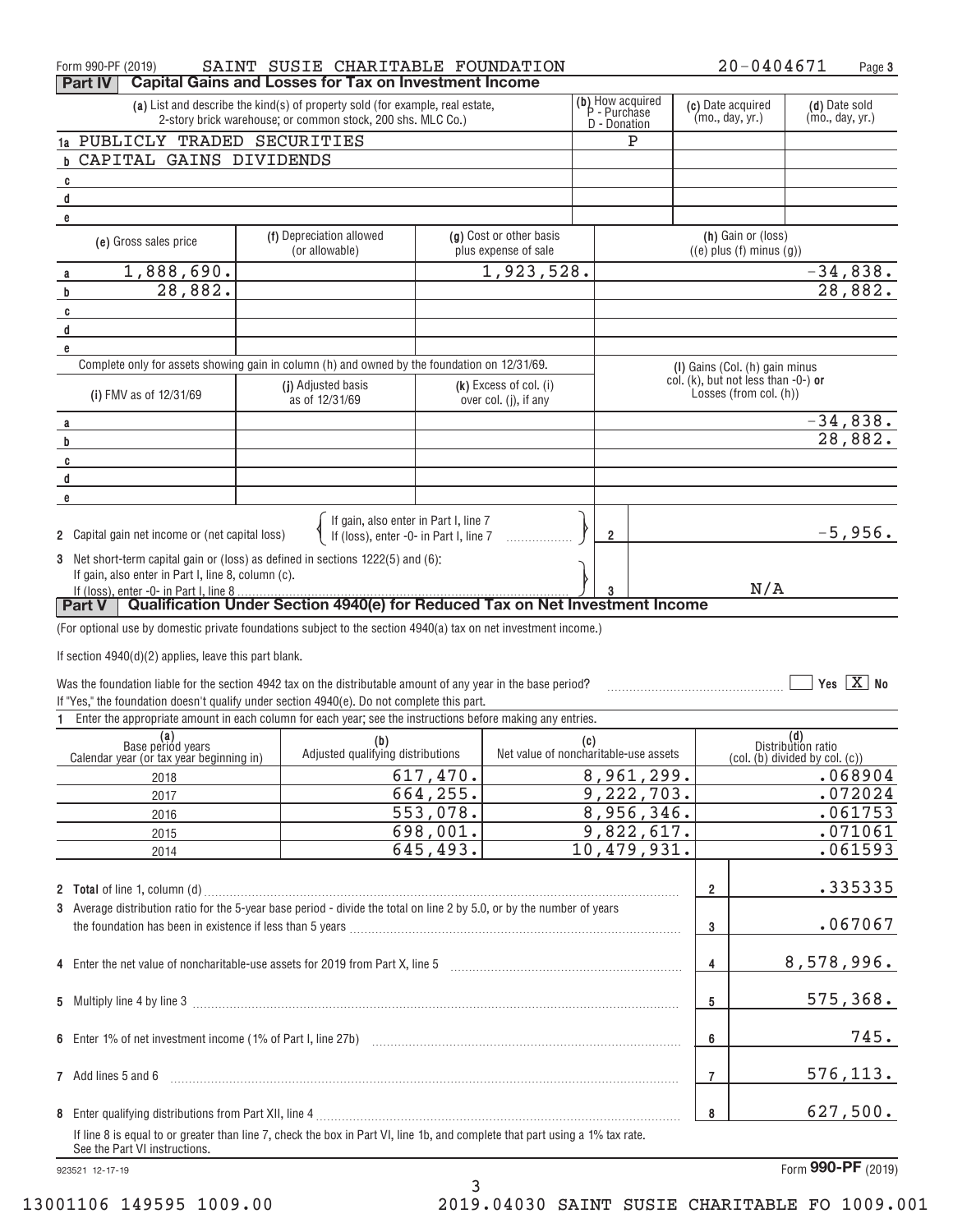|    | SAINT SUSIE CHARITABLE FOUNDATION<br>Form 990-PF (2019)                                                                                                                                                                        |                | $20 - 0404671$ |             | Page 4       |
|----|--------------------------------------------------------------------------------------------------------------------------------------------------------------------------------------------------------------------------------|----------------|----------------|-------------|--------------|
|    | Excise Tax Based on Investment Income (Section 4940(a), 4940(b), 4940(e), or 4948 - see instructions)<br><b>Part VI</b>                                                                                                        |                |                |             |              |
|    | <b>1a</b> Exempt operating foundations described in section 4940(d)(2), check here $\Box$ and enter "N/A" on line 1.                                                                                                           |                |                |             |              |
|    |                                                                                                                                                                                                                                |                |                |             |              |
|    | <b>b</b> Domestic foundations that meet the section 4940(e) requirements in Part V, check here $\blacktriangleright \boxed{X}$ and enter 1%                                                                                    | 1              |                |             | 745.         |
|    | of Part I, line 27b $\ldots$                                                                                                                                                                                                   |                |                |             |              |
|    | c All other domestic foundations enter 2% of line 27b. Exempt foreign organizations, enter 4% of Part I, line 12, col. (b)                                                                                                     |                |                |             |              |
|    |                                                                                                                                                                                                                                | $\overline{2}$ |                |             | 0.           |
| 3  | Add lines 1 and 2                                                                                                                                                                                                              | 3              |                |             | 745.         |
|    |                                                                                                                                                                                                                                | $\overline{4}$ |                |             | 0.           |
|    | Tax based on investment income. Subtract line 4 from line 3. If zero or less, enter -0- manufactured contains and income subsequent on the San Basil Contains and the San Basil Contains and the San Basil Contains and the Sa | 5              |                |             | 745.         |
|    | Credits/Payments:                                                                                                                                                                                                              |                |                |             |              |
|    | 6,157.<br>a 2019 estimated tax payments and 2018 overpayment credited to 2019 [100] [100]<br>6а                                                                                                                                |                |                |             |              |
|    | 0.<br>6 <sub>b</sub><br><b>b</b> Exempt foreign organizations - tax withheld at source <i>manumanal communicanal communicanal</i>                                                                                              |                |                |             |              |
|    | 0.<br>6c                                                                                                                                                                                                                       |                |                |             |              |
|    | 0.<br>6d                                                                                                                                                                                                                       |                |                |             |              |
|    |                                                                                                                                                                                                                                | $\overline{7}$ |                | 6,157.      |              |
|    |                                                                                                                                                                                                                                | 8              |                |             | 0.           |
|    |                                                                                                                                                                                                                                | 9              |                |             |              |
| 10 |                                                                                                                                                                                                                                | 10             |                | 5,412.      |              |
| 11 | $5,412.$ Refunded $\blacktriangleright$<br>Enter the amount of line 10 to be: Credited to 2020 estimated tax                                                                                                                   | 11             |                |             | 0.           |
|    | <b>Part VII-A</b> Statements Regarding Activities                                                                                                                                                                              |                |                |             |              |
|    | 1a During the tax year, did the foundation attempt to influence any national, state, or local legislation or did it participate or intervene in                                                                                |                |                |             | Yes No       |
|    |                                                                                                                                                                                                                                |                | 1a             |             | X            |
|    | b Did it spend more than \$100 during the year (either directly or indirectly) for political purposes? See the instructions for the definition                                                                                 |                | 1b             |             | $\mathbf{x}$ |
|    | If the answer is "Yes" to 1a or 1b, attach a detailed description of the activities and copies of any materials published or                                                                                                   |                |                |             |              |
|    | distributed by the foundation in connection with the activities.                                                                                                                                                               |                |                |             |              |
|    |                                                                                                                                                                                                                                |                | 1c             |             | x            |
|    | d Enter the amount (if any) of tax on political expenditures (section 4955) imposed during the year:                                                                                                                           |                |                |             |              |
|    | $0 \cdot$                                                                                                                                                                                                                      |                |                |             |              |
|    | e Enter the reimbursement (if any) paid by the foundation during the year for political expenditure tax imposed on foundation                                                                                                  |                |                |             |              |
|    | managers. $\triangleright$ \$ $\_\_\_\_\_\_\_\_\_\_\_\_\_\_\_\_\_\_\_\_\_\_\_\_\_\_\_$<br>$0$ .                                                                                                                                |                |                |             |              |
|    | 2 Has the foundation engaged in any activities that have not previously been reported to the IRS?                                                                                                                              |                | $\overline{2}$ |             | х            |
|    | If "Yes," attach a detailed description of the activities.                                                                                                                                                                     |                |                |             |              |
|    | 3 Has the foundation made any changes, not previously reported to the IRS, in its governing instrument, articles of incorporation, or                                                                                          |                |                |             |              |
|    | bylaws, or other similar instruments? If "Yes," attach a conformed copy of the changes                                                                                                                                         |                | 3              |             | Х            |
|    |                                                                                                                                                                                                                                |                | 4a             |             | X            |
|    |                                                                                                                                                                                                                                |                | 4b             |             |              |
|    |                                                                                                                                                                                                                                |                | 5              |             | Х            |
|    | If "Yes," attach the statement required by General Instruction T.                                                                                                                                                              |                |                |             |              |
|    | 6 Are the requirements of section $508(e)$ (relating to sections 4941 through 4945) satisfied either:                                                                                                                          |                |                |             |              |
|    | • By language in the governing instrument, or                                                                                                                                                                                  |                |                |             |              |
|    | • By state legislation that effectively amends the governing instrument so that no mandatory directions that conflict with the state law                                                                                       |                |                |             |              |
|    | remain in the governing instrument? Manual Communication and the state of the state of the state of the state of the state of the state of the state of the state of the state of the state of the state of the state of the s |                | 6              | х           |              |
| 7  |                                                                                                                                                                                                                                |                | $\overline{7}$ | $\mathbf x$ |              |
|    |                                                                                                                                                                                                                                |                |                |             |              |
|    | 8a Enter the states to which the foundation reports or with which it is registered. See instructions.                                                                                                                          |                |                |             |              |
|    | TХ                                                                                                                                                                                                                             |                |                |             |              |
|    | <b>b</b> If the answer is "Yes" to line 7, has the foundation furnished a copy of Form 990-PF to the Attorney General (or designate)                                                                                           |                |                |             |              |
|    |                                                                                                                                                                                                                                |                | 8b             | X           |              |
|    | 9 Is the foundation claiming status as a private operating foundation within the meaning of section $4942(j)(3)$ or $4942(j)(5)$ for calendar                                                                                  |                |                |             |              |
|    |                                                                                                                                                                                                                                |                | 9              |             | х            |
| 10 |                                                                                                                                                                                                                                |                | 10             |             | $\mathbf X$  |
|    |                                                                                                                                                                                                                                |                | $\sim$         |             |              |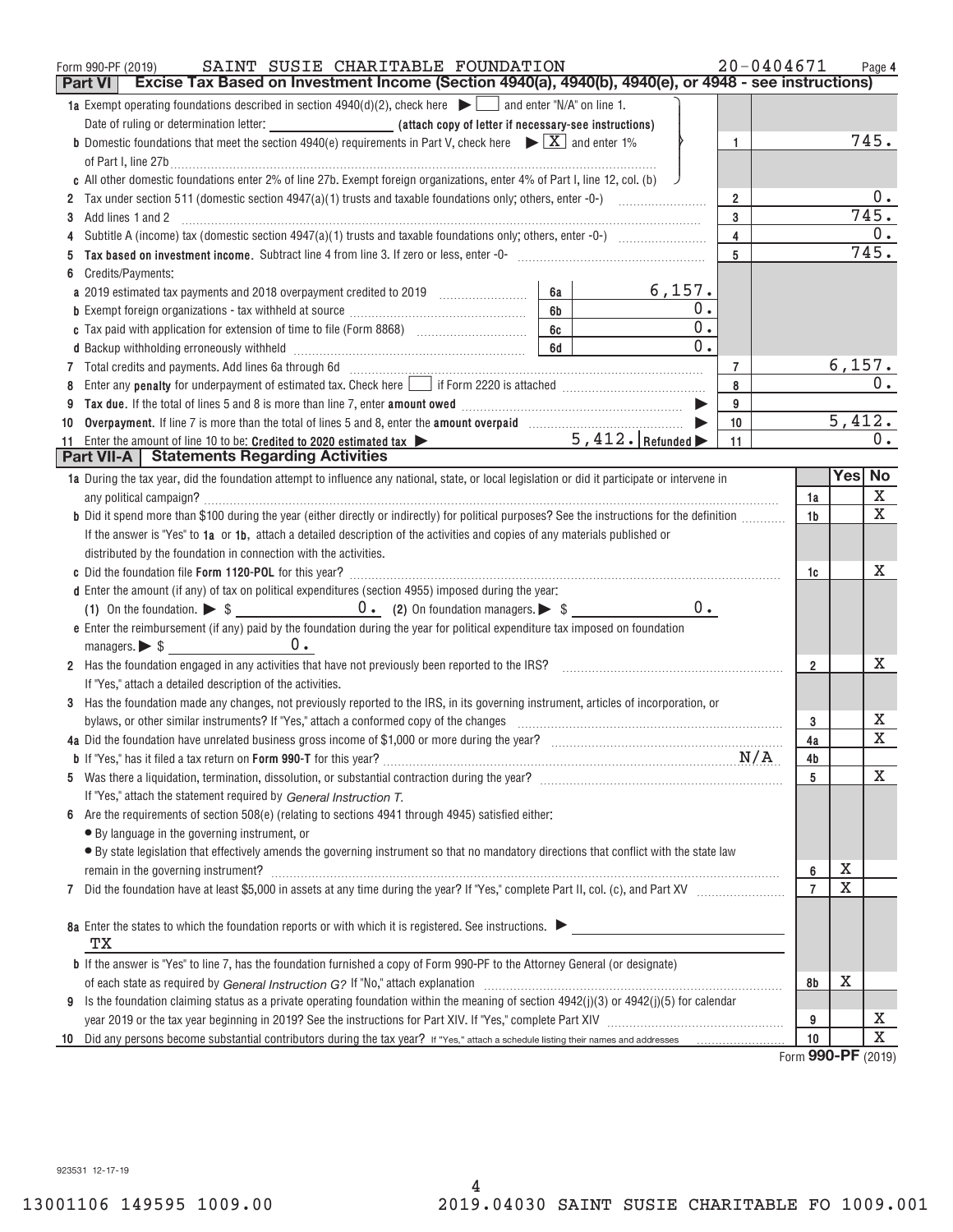| Form 990-PF (2019) |  | SAINT SUSIE CHARITABLE FOUNDATION                               | 20-0404671 | Page |
|--------------------|--|-----------------------------------------------------------------|------------|------|
|                    |  | <b>Part VII-A   Statements Regarding Activities</b> (continued) |            |      |

|                                                                                                                                                                                                                                             |            | <b>Yes</b> | <b>No</b> |
|---------------------------------------------------------------------------------------------------------------------------------------------------------------------------------------------------------------------------------------------|------------|------------|-----------|
| 11 At any time during the year, did the foundation, directly or indirectly, own a controlled entity within the meaning of                                                                                                                   |            |            |           |
|                                                                                                                                                                                                                                             | 11         |            | X.        |
| 12 Did the foundation make a distribution to a donor advised fund over which the foundation or a disqualified person had advisory privileges?                                                                                               |            |            |           |
| If "Yes," attach statement. See instructions                                                                                                                                                                                                | 12         |            | x         |
|                                                                                                                                                                                                                                             | 13         | X          |           |
| Website address > WWW.SAINTSUSIE.ORG                                                                                                                                                                                                        |            |            |           |
| Telephone no. $\triangleright$ 210 – 226 – 9247<br>14 The books are in care of > JOHN R. HANNAH                                                                                                                                             |            |            |           |
| Located at >800 NAVARRO STE 210, SAN ANTONIO, TX<br>$\frac{ZIP+4}{2}$ $\sqrt{78205}$                                                                                                                                                        |            |            |           |
|                                                                                                                                                                                                                                             |            |            |           |
|                                                                                                                                                                                                                                             |            | N/A        |           |
| 16 At any time during calendar year 2019, did the foundation have an interest in or a signature or other authority over a bank,                                                                                                             |            | Yes No     |           |
| securities, or other financial account in a foreign country?                                                                                                                                                                                | 16         |            | X         |
| See the instructions for exceptions and filing requirements for FinCEN Form 114. If "Yes," enter the name of the                                                                                                                            |            |            |           |
| foreign country $\blacktriangleright$<br>Part VII-B   Statements Regarding Activities for Which Form 4720 May Be Required                                                                                                                   |            |            |           |
|                                                                                                                                                                                                                                             |            | Yes No     |           |
| File Form 4720 if any item is checked in the "Yes" column, unless an exception applies.                                                                                                                                                     |            |            |           |
| 1a During the year, did the foundation (either directly or indirectly):<br>Yes $X$ No                                                                                                                                                       |            |            |           |
| (1) Engage in the sale or exchange, or leasing of property with a disqualified person?<br><u> 1986 - Januar Jacob, president a</u><br>(2) Borrow money from, lend money to, or otherwise extend credit to (or accept it from)               |            |            |           |
| $Yes \n \n  X \n  No$<br>a disqualified person?                                                                                                                                                                                             |            |            |           |
| $\boxed{\textbf{X}}$ Yes<br>(3) Furnish goods, services, or facilities to (or accept them from) a disqualified person?<br>No                                                                                                                |            |            |           |
| Yes $X$ No<br>(4) Pay compensation to, or pay or reimburse the expenses of, a disqualified person?                                                                                                                                          |            |            |           |
| (5) Transfer any income or assets to a disqualified person (or make any of either available                                                                                                                                                 |            |            |           |
| Yes $X$ No                                                                                                                                                                                                                                  |            |            |           |
| (6) Agree to pay money or property to a government official? (Exception. Check "No"                                                                                                                                                         |            |            |           |
| if the foundation agreed to make a grant to or to employ the official for a period after                                                                                                                                                    |            |            |           |
| Yes $X$ No<br>termination of government service, if terminating within 90 days.) [10] contentlation content content content to the content of the content of the content of the content of the content of the content of the content of the |            |            |           |
| <b>b</b> If any answer is "Yes" to $1a(1)-(6)$ , did any of the acts fail to qualify under the exceptions described in Regulations                                                                                                          |            |            |           |
| section 53.4941(d)-3 or in a current notice regarding disaster assistance? See instructions [11,111] section 53.4941(d)-3 or in a current notice regarding disaster assistance? See instructions                                            | 1b         |            | x         |
| Organizations relying on a current notice regarding disaster assistance, check here manufaction contains and the subsections of $\blacksquare$                                                                                              |            |            |           |
| c Did the foundation engage in a prior year in any of the acts described in 1a, other than excepted acts, that were not corrected                                                                                                           |            |            |           |
|                                                                                                                                                                                                                                             | 1c         |            | x         |
| 2 Taxes on failure to distribute income (section 4942) (does not apply for years the foundation was a private operating foundation                                                                                                          |            |            |           |
| defined in section $4942(j)(3)$ or $4942(j)(5)$ ;                                                                                                                                                                                           |            |            |           |
| a At the end of tax year 2019, did the foundation have any undistributed income (Part XIII, lines                                                                                                                                           |            |            |           |
| $Yes \n \n  X \n  No$                                                                                                                                                                                                                       |            |            |           |
| If "Yes," list the years<br><u> 1989 - Jan Barbara Barbara, política establece</u>                                                                                                                                                          |            |            |           |
| <b>b</b> Are there any years listed in 2a for which the foundation is not applying the provisions of section $4942(a)(2)$ (relating to incorrect                                                                                            |            |            |           |
| valuation of assets) to the year's undistributed income? (If applying section 4942(a)(2) to all years listed, answer "No" and attach                                                                                                        |            |            |           |
| N/A<br>statement - see instructions.)                                                                                                                                                                                                       | 2b         |            |           |
| c If the provisions of section $4942(a)(2)$ are being applied to any of the years listed in 2a, list the years here.                                                                                                                        |            |            |           |
| 3a Did the foundation hold more than a 2% direct or indirect interest in any business enterprise at any time                                                                                                                                |            |            |           |
| $\boxed{X}$ No<br>during the year?<br>Yes                                                                                                                                                                                                   |            |            |           |
| <b>b</b> If "Yes," did it have excess business holdings in 2019 as a result of (1) any purchase by the foundation or disqualified persons after                                                                                             |            |            |           |
| May 26, 1969; (2) the lapse of the 5-year period (or longer period approved by the Commissioner under section $4943(c)(7)$ ) to dispose                                                                                                     |            |            |           |
| of holdings acquired by gift or bequest; or (3) the lapse of the 10-, 15-, or 20-year first phase holding period? (Use Form 4720,                                                                                                           |            |            |           |
|                                                                                                                                                                                                                                             | 3b         |            |           |
|                                                                                                                                                                                                                                             | 4a         |            | x         |
| <b>b</b> Did the foundation make any investment in a prior year (but after December 31, 1969) that could jeopardize its charitable purpose that                                                                                             |            |            |           |
|                                                                                                                                                                                                                                             | 4b         |            | X         |
|                                                                                                                                                                                                                                             | <b>OOO</b> |            |           |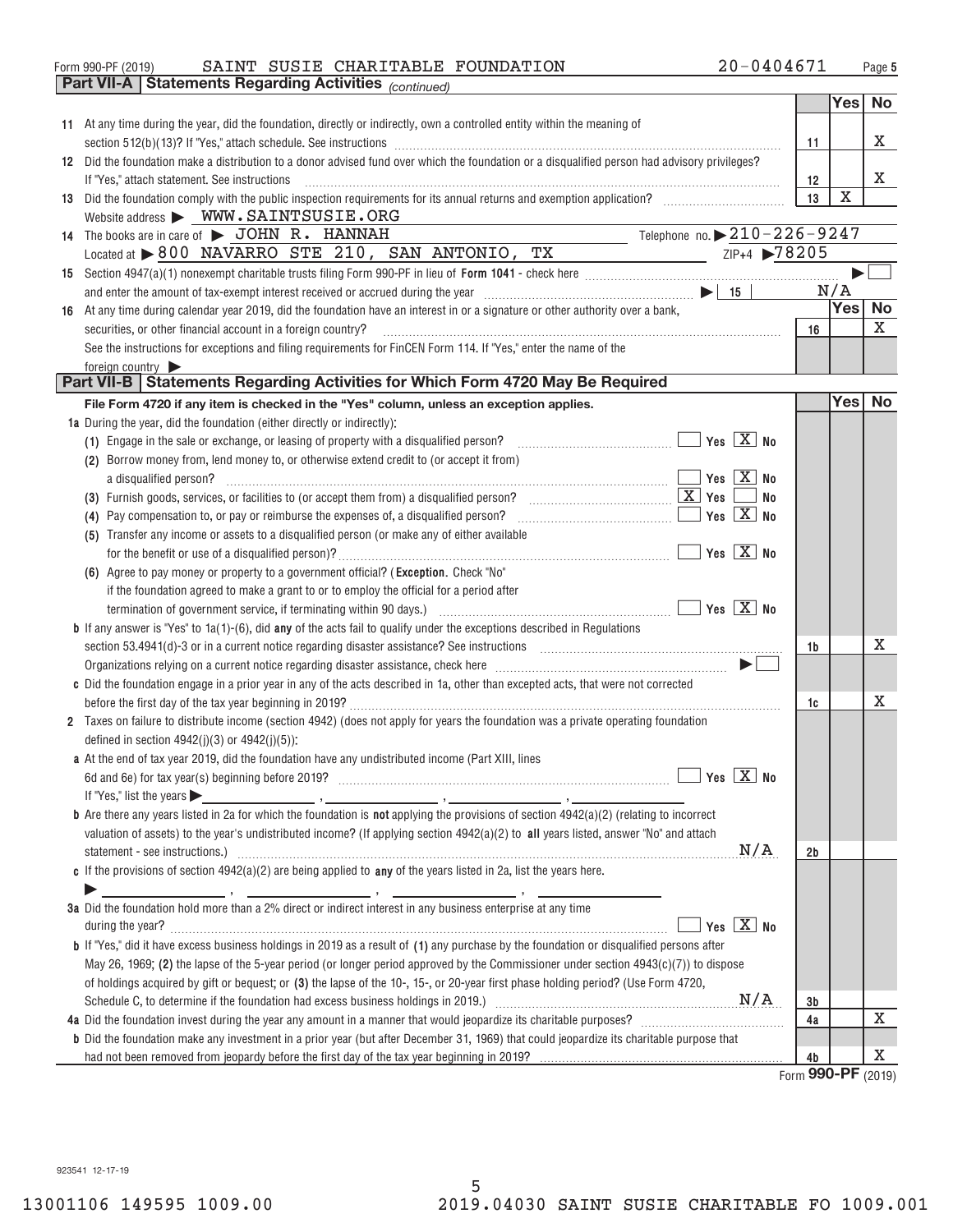| SAINT SUSIE CHARITABLE FOUNDATION<br>Form 990-PF (2019)                                                                                                                                                                                                                                                                                                                                 | $20 - 0404671$             |     | Page 6    |
|-----------------------------------------------------------------------------------------------------------------------------------------------------------------------------------------------------------------------------------------------------------------------------------------------------------------------------------------------------------------------------------------|----------------------------|-----|-----------|
| <b>Part VII-B   Statements Regarding Activities for Which Form 4720 May Be Required</b>                                                                                                                                                                                                                                                                                                 | (continued)                |     |           |
| 5a During the year, did the foundation pay or incur any amount to:                                                                                                                                                                                                                                                                                                                      |                            | Yes | <b>No</b> |
|                                                                                                                                                                                                                                                                                                                                                                                         | $Yes \quad X$ No           |     |           |
| Influence the outcome of any specific public election (see section 4955); or to carry on, directly or indirectly,<br>(2)                                                                                                                                                                                                                                                                |                            |     |           |
|                                                                                                                                                                                                                                                                                                                                                                                         | Yes $X$ No                 |     |           |
|                                                                                                                                                                                                                                                                                                                                                                                         | $Yes \quad X$ No           |     |           |
| Provide a grant to an organization other than a charitable, etc., organization described in section<br>(4)                                                                                                                                                                                                                                                                              |                            |     |           |
|                                                                                                                                                                                                                                                                                                                                                                                         | Yes $X$ No                 |     |           |
| Provide for any purpose other than religious, charitable, scientific, literary, or educational purposes, or for<br>(5)                                                                                                                                                                                                                                                                  |                            |     |           |
|                                                                                                                                                                                                                                                                                                                                                                                         | $Yes$ $X$ No               |     |           |
| <b>b</b> If any answer is "Yes" to 5a(1)-(5), did any of the transactions fail to qualify under the exceptions described in Regulations                                                                                                                                                                                                                                                 |                            |     |           |
| section 53.4945 or in a current notice regarding disaster assistance? See instructions $M/A$                                                                                                                                                                                                                                                                                            |                            | 5b  |           |
| Organizations relying on a current notice regarding disaster assistance, check here <i>macurities</i> and content to the content of the content of the content of the content of the content of the content of the content of the c                                                                                                                                                     | $\blacktriangleright \Box$ |     |           |
| c If the answer is "Yes" to question 5a(4), does the foundation claim exemption from the tax because it maintained                                                                                                                                                                                                                                                                      |                            |     |           |
| $\mathbb{N}/\mathbb{A}$ and $\mathbb{N}/\mathbb{A}$ and $\mathbb{N}/\mathbb{A}$ and $\mathbb{N}/\mathbb{A}$ and $\mathbb{N}/\mathbb{A}$ and $\mathbb{N}/\mathbb{A}$ and $\mathbb{N}/\mathbb{A}$ and $\mathbb{N}/\mathbb{A}$ and $\mathbb{N}/\mathbb{A}$ and $\mathbb{N}/\mathbb{A}$ and $\mathbb{N}/\mathbb{A}$ and $\mathbb{N}/\mathbb{A$<br>expenditure responsibility for the grant? | No                         |     |           |
| If "Yes," attach the statement required by Regulations section 53.4945-5(d).                                                                                                                                                                                                                                                                                                            |                            |     |           |
| 6a Did the foundation, during the year, receive any funds, directly or indirectly, to pay premiums on                                                                                                                                                                                                                                                                                   |                            |     |           |
| a personal benefit contract? $\ldots$ No                                                                                                                                                                                                                                                                                                                                                |                            |     |           |
| <b>b</b> Did the foundation, during the year, pay premiums, directly or indirectly, on a personal benefit contract?                                                                                                                                                                                                                                                                     |                            | 6b  | x         |
| If "Yes" to 6b, file Form 8870.                                                                                                                                                                                                                                                                                                                                                         |                            |     |           |
| 7a At any time during the tax year, was the foundation a party to a prohibited tax shelter transaction? $\Box$ $\Box$ Yes $\Box$ No                                                                                                                                                                                                                                                     |                            |     |           |
|                                                                                                                                                                                                                                                                                                                                                                                         |                            | 7b  |           |
| 8 Is the foundation subject to the section 4960 tax on payment(s) of more than \$1,000,000 in remuneration or                                                                                                                                                                                                                                                                           |                            |     |           |
| excess parachute payment(s) during the year?                                                                                                                                                                                                                                                                                                                                            |                            |     |           |
| Part VIII<br>Information About Officers, Directors, Trustees, Foundation Managers, Highly<br><b>Paid Employees, and Contractors</b>                                                                                                                                                                                                                                                     |                            |     |           |

| 1 List all officers, directors, trustees, and foundation managers and their compensation. |  |  |  |
|-------------------------------------------------------------------------------------------|--|--|--|
|                                                                                           |  |  |  |

| (a) Name and address                                                                                        | (b) Title, and average<br>hours per week devoted<br>to position | (c) Compensation<br>(If not paid,<br>enter $-0$ - $)$ | (d) Contributions to<br>employee benefit plans<br>and deferred<br>compensation | (e) Expense<br>account, other<br>allowances |
|-------------------------------------------------------------------------------------------------------------|-----------------------------------------------------------------|-------------------------------------------------------|--------------------------------------------------------------------------------|---------------------------------------------|
| STATEMENT 7<br>SEE                                                                                          |                                                                 | 0.                                                    | 0.                                                                             | 0.                                          |
|                                                                                                             |                                                                 |                                                       |                                                                                |                                             |
|                                                                                                             |                                                                 |                                                       |                                                                                |                                             |
|                                                                                                             |                                                                 |                                                       |                                                                                |                                             |
| 2 Compensation of five highest-paid employees (other than those included on line 1). If none, enter "NONE." |                                                                 |                                                       |                                                                                |                                             |
| Let Name and address of each employee paid more than CEO 000                                                | (b) Title, and average                                          | LA Companantion                                       | (d) Contributions to<br>employee benefit plans                                 | (e) Expense<br>account other                |

| (a) Name and address of each employee paid more than \$50,000 | (b) Title, and average<br>hours per week<br>devoted to position | (c) Compensation | (CI) Contributions to<br>employee benefit plans<br>and deferred<br>compensation | (e) Expense<br>account, other<br>allowances |
|---------------------------------------------------------------|-----------------------------------------------------------------|------------------|---------------------------------------------------------------------------------|---------------------------------------------|
| <b>NONE</b>                                                   |                                                                 |                  |                                                                                 |                                             |
|                                                               |                                                                 |                  |                                                                                 |                                             |
|                                                               |                                                                 |                  |                                                                                 |                                             |
|                                                               |                                                                 |                  |                                                                                 |                                             |
|                                                               |                                                                 |                  |                                                                                 |                                             |
|                                                               |                                                                 |                  |                                                                                 |                                             |
|                                                               |                                                                 |                  |                                                                                 |                                             |
| <b>Total</b> number of other employees paid over \$50,000     |                                                                 |                  |                                                                                 | 0                                           |
|                                                               |                                                                 |                  | $\overline{\phantom{0}}$                                                        | $000 \n\overline{DE}$ $(0.016)$             |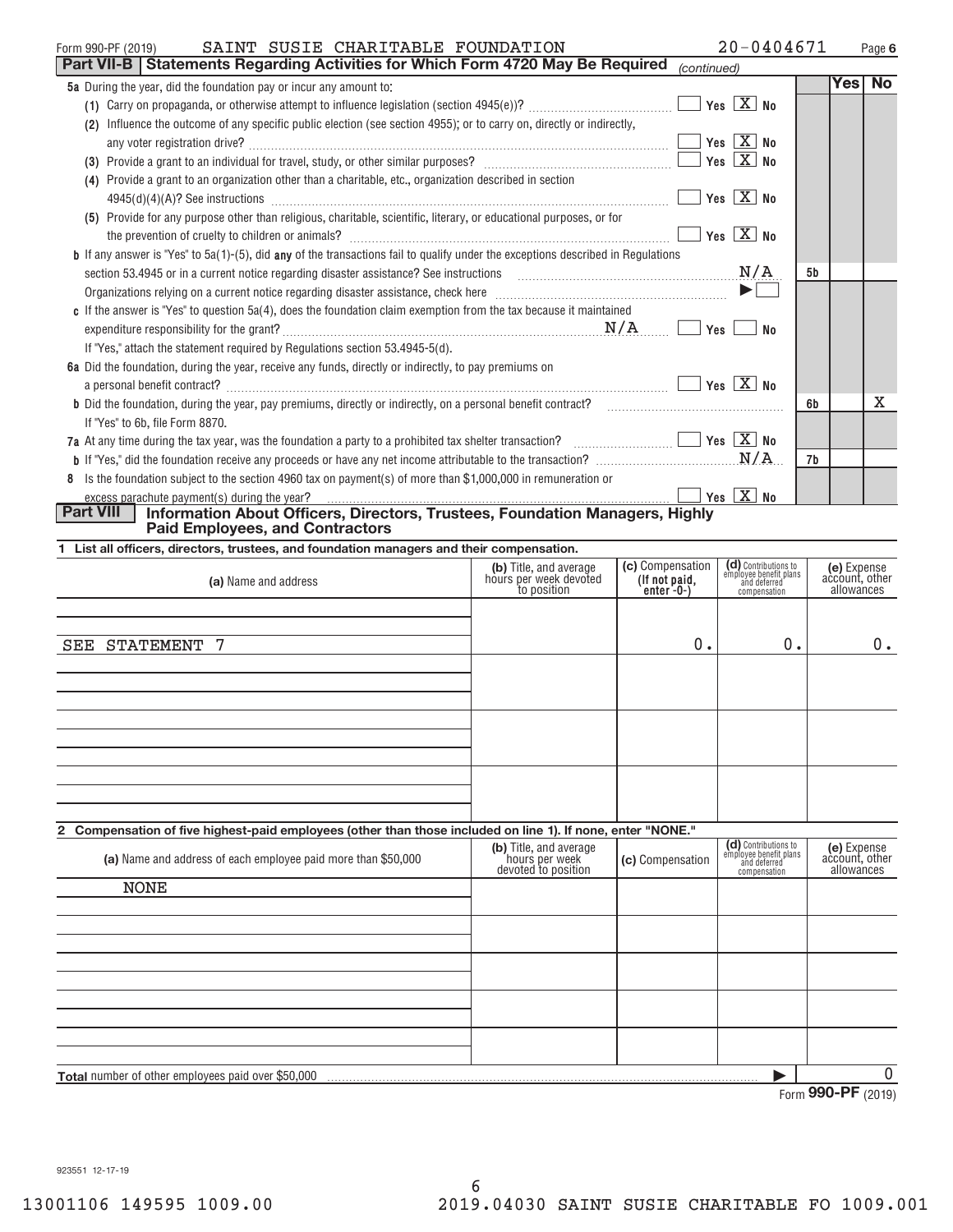| SAINT SUSIE CHARITABLE FOUNDATION<br>Form 990-PF (2019)                                                                                                                                                                       |                     | 20-0404671<br>Page 7         |
|-------------------------------------------------------------------------------------------------------------------------------------------------------------------------------------------------------------------------------|---------------------|------------------------------|
| <b>Part VIII</b><br>Information About Officers, Directors, Trustees, Foundation Managers, Highly<br>Paid Employees, and Contractors (continued)                                                                               |                     |                              |
| 3 Five highest-paid independent contractors for professional services. If none, enter "NONE."                                                                                                                                 |                     |                              |
| (a) Name and address of each person paid more than \$50,000                                                                                                                                                                   | (b) Type of service | (c) Compensation             |
| LEGACY 7 CONSULTING LLC - 30264 SETTERFIELD                                                                                                                                                                                   | FOUNDATION          |                              |
| CIRCLE, FAIR OAKS RANCH, TX 78015                                                                                                                                                                                             | MANAGEMENT          | 130,000.                     |
|                                                                                                                                                                                                                               |                     |                              |
|                                                                                                                                                                                                                               |                     |                              |
|                                                                                                                                                                                                                               |                     |                              |
|                                                                                                                                                                                                                               |                     |                              |
|                                                                                                                                                                                                                               |                     |                              |
|                                                                                                                                                                                                                               |                     |                              |
|                                                                                                                                                                                                                               |                     |                              |
|                                                                                                                                                                                                                               |                     | $\mathbf 0$<br>▶             |
| <b>Part IX-A</b> Summary of Direct Charitable Activities                                                                                                                                                                      |                     |                              |
| List the foundation's four largest direct charitable activities during the tax year. Include relevant statistical information such as the                                                                                     |                     | Expenses                     |
| number of organizations and other beneficiaries served, conferences convened, research papers produced, etc.                                                                                                                  |                     |                              |
| N/A<br>$1 - 1$                                                                                                                                                                                                                |                     |                              |
|                                                                                                                                                                                                                               |                     |                              |
| the control of the control of the control of the control of the control of the control of the control of the control of the control of the control of the control of the control of the control of the control of the control |                     |                              |
| <u> 1989 - Johann Harry Harry Harry Harry Harry Harry Harry Harry Harry Harry Harry Harry Harry Harry Harry Harry</u>                                                                                                         |                     |                              |
| <u> 1989 - Johann Stoff, deutscher Stoff, der Stoff, der Stoff, der Stoff, der Stoff, der Stoff, der Stoff, der S</u>                                                                                                         |                     |                              |
|                                                                                                                                                                                                                               |                     |                              |
|                                                                                                                                                                                                                               |                     |                              |
| <u> 1989 - Johann Stoff, amerikansk politiker (d. 1989)</u>                                                                                                                                                                   |                     |                              |
| <u> 1989 - Johann John Stone, markin film yn y brenin y brenin y brenin y brenin y brenin y brenin y brenin y br</u>                                                                                                          |                     |                              |
|                                                                                                                                                                                                                               |                     |                              |
| Part IX-B   Summary of Program-Related Investments                                                                                                                                                                            |                     |                              |
| Describe the two largest program-related investments made by the foundation during the tax year on lines 1 and 2.                                                                                                             |                     | Amount                       |
| N/A<br>1 $\sim$                                                                                                                                                                                                               |                     |                              |
|                                                                                                                                                                                                                               |                     |                              |
|                                                                                                                                                                                                                               |                     |                              |
|                                                                                                                                                                                                                               |                     |                              |
|                                                                                                                                                                                                                               |                     |                              |
|                                                                                                                                                                                                                               |                     |                              |
| All other program-related investments. See instructions.                                                                                                                                                                      |                     |                              |
| $\overline{\textbf{3}}$ $\overline{\textbf{1}}$                                                                                                                                                                               |                     |                              |
|                                                                                                                                                                                                                               |                     |                              |
|                                                                                                                                                                                                                               |                     |                              |
|                                                                                                                                                                                                                               |                     |                              |
|                                                                                                                                                                                                                               |                     |                              |
| Total. Add lines 1 through 3                                                                                                                                                                                                  | ▶                   | $0$ .                        |
|                                                                                                                                                                                                                               |                     | $F = 000 \text{ DE } (0010)$ |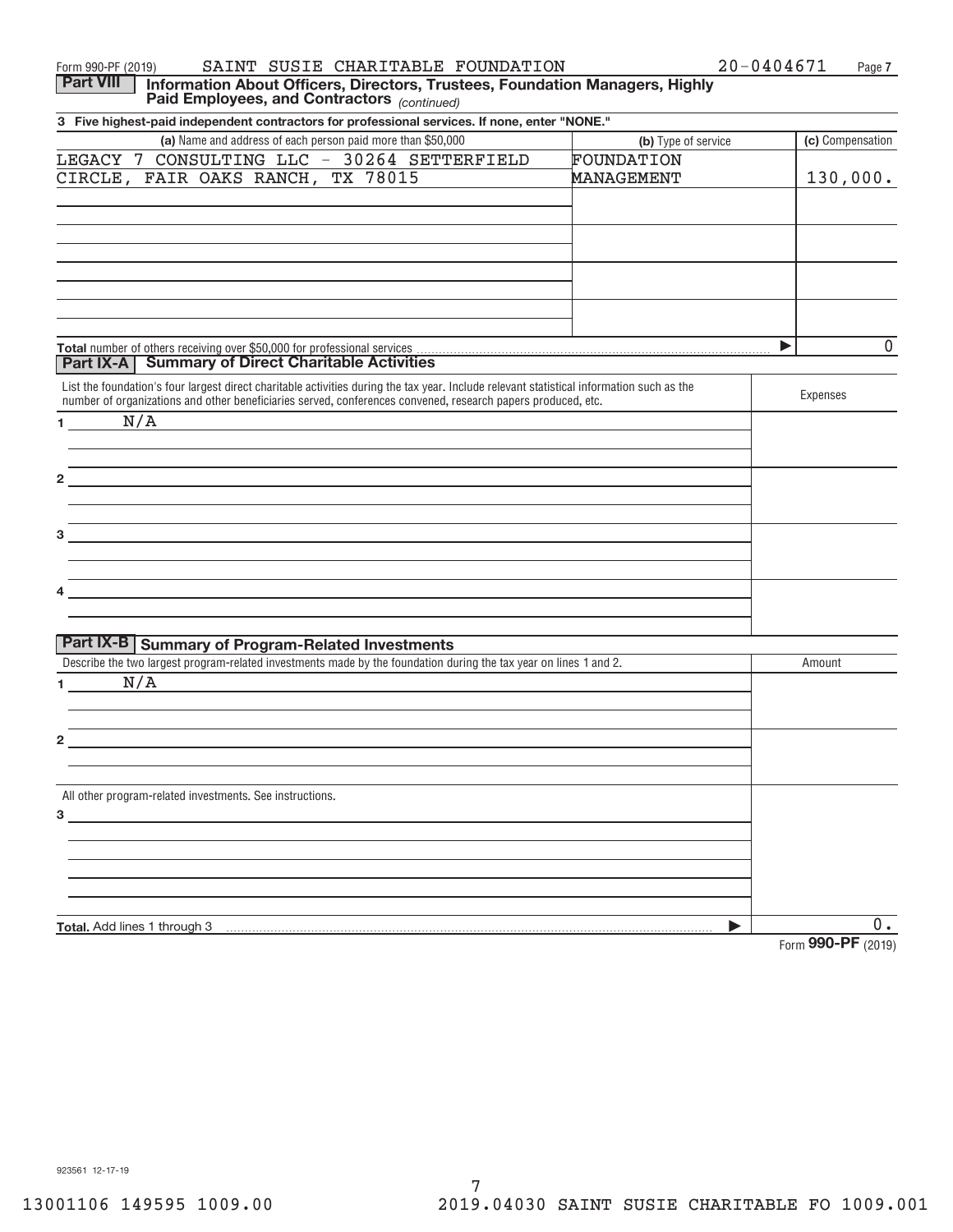### Form 990-PF (2019) BAINT SUSIE CHARITABLE FOUNDATION  $20-0404671$  Page

**Part X** Minimum Investment Return (All domestic foundations must complete this part. Foreign foundations, see instructions.)

| 1              | Fair market value of assets not used (or held for use) directly in carrying out charitable, etc., purposes:                                                                                                                             |                         |                       |
|----------------|-----------------------------------------------------------------------------------------------------------------------------------------------------------------------------------------------------------------------------------------|-------------------------|-----------------------|
|                |                                                                                                                                                                                                                                         | 1a                      | 8,650,903.            |
|                | <b>b</b> Average of monthly cash balances                                                                                                                                                                                               | 1b                      | 58,738.               |
|                |                                                                                                                                                                                                                                         | 1c                      |                       |
|                | d Total (add lines 1a, b, and c) manufactured and control and control of the control of the control of the control of the control of the control of the control of the control of the control of the control of the control of          | 1d                      | 8,709,641.            |
|                | e Reduction claimed for blockage or other factors reported on lines 1a and                                                                                                                                                              |                         |                       |
|                | $0$ .<br>1c (attach detailed explanation) manufactured contract the last set of the last set of the last set of the last set of the last set of the last set of the last set of the last set of the last set of the last set of the las |                         |                       |
| $\overline{2}$ |                                                                                                                                                                                                                                         | $\overline{\mathbf{2}}$ | 0.                    |
| 3              | Subtract line 2 from line 1d <b>Machinese and Contract Line 2</b> from line 1d <b>machinese and contract line 2</b> from line 1d                                                                                                        | $\mathbf{3}$            | 8,709,641.            |
| 4              |                                                                                                                                                                                                                                         | $\overline{4}$          | 130,645.              |
| 5              | Net value of noncharitable-use assets. Subtract line 4 from line 3. Enter here and on Part V, line 4 [11, 11]                                                                                                                           | 5 <sup>5</sup>          | 8,578,996.            |
| 6              | Minimum investment return. Enter 5% of line 5 [11] Minimum and the contract of the state of the state of the state of the state of the state of the state of the state of the state of the state of the state of the state of           | 6                       | 428,950.              |
|                | <b>Part XI</b> Distributable Amount (see instructions) (Section 4942(j)(3) and (j)(5) private operating foundations and certain                                                                                                         |                         |                       |
|                | foreign organizations, check here $\blacktriangleright \Box$ and do not complete this part.)                                                                                                                                            |                         |                       |
| 1              |                                                                                                                                                                                                                                         | $\mathbf{1}$            | 428,950.              |
| 2a             | 745.                                                                                                                                                                                                                                    |                         |                       |
| b              | 2 <sub>b</sub><br>Income tax for 2019. (This does not include the tax from Part VI.)                                                                                                                                                    |                         |                       |
| C              | Add lines 2a and 2b [11] matter contract the contract of the contract of the contract of the contract of the contract of the contract of the contract of the contract of the contract of the contract of the contract of the c          | 2c                      | $\frac{745}{428,205}$ |
| 3              |                                                                                                                                                                                                                                         | 3                       |                       |
| 4              |                                                                                                                                                                                                                                         | 4                       |                       |
| 5              |                                                                                                                                                                                                                                         | 5                       | 428, 205.             |
| 6              |                                                                                                                                                                                                                                         | 6                       |                       |
| 7              |                                                                                                                                                                                                                                         | $\overline{7}$          | 428, 205.             |
|                | <b>Part XII</b> Qualifying Distributions (see instructions)                                                                                                                                                                             |                         |                       |
|                | Amounts paid (including administrative expenses) to accomplish charitable, etc., purposes:                                                                                                                                              |                         |                       |
|                |                                                                                                                                                                                                                                         | 1a                      | 627,500.              |
| b              | Program-related investments - total from Part IX-B                                                                                                                                                                                      | 1 <sub>b</sub>          | $\overline{0}$ .      |
| $\overline{2}$ |                                                                                                                                                                                                                                         | $\overline{2}$          |                       |
| 3              | Amounts set aside for specific charitable projects that satisfy the:                                                                                                                                                                    |                         |                       |
| a              |                                                                                                                                                                                                                                         | За                      |                       |
| b              |                                                                                                                                                                                                                                         | 3 <sub>b</sub>          |                       |
| 4              |                                                                                                                                                                                                                                         | 4                       | 627,500.              |
| 5              | Foundations that qualify under section 4940(e) for the reduced rate of tax on net investment                                                                                                                                            |                         |                       |
|                |                                                                                                                                                                                                                                         | 5                       | 745.                  |
| 6              |                                                                                                                                                                                                                                         | $6\phantom{a}$          | 626, 755.             |
|                | Note: The amount on line 6 will be used in Part V, column (b), in subsequent years when calculating whether the foundation qualifies for the section                                                                                    |                         |                       |
|                | 4940(e) reduction of tax in those years.                                                                                                                                                                                                |                         |                       |

8

Form (2019) **990‐PF**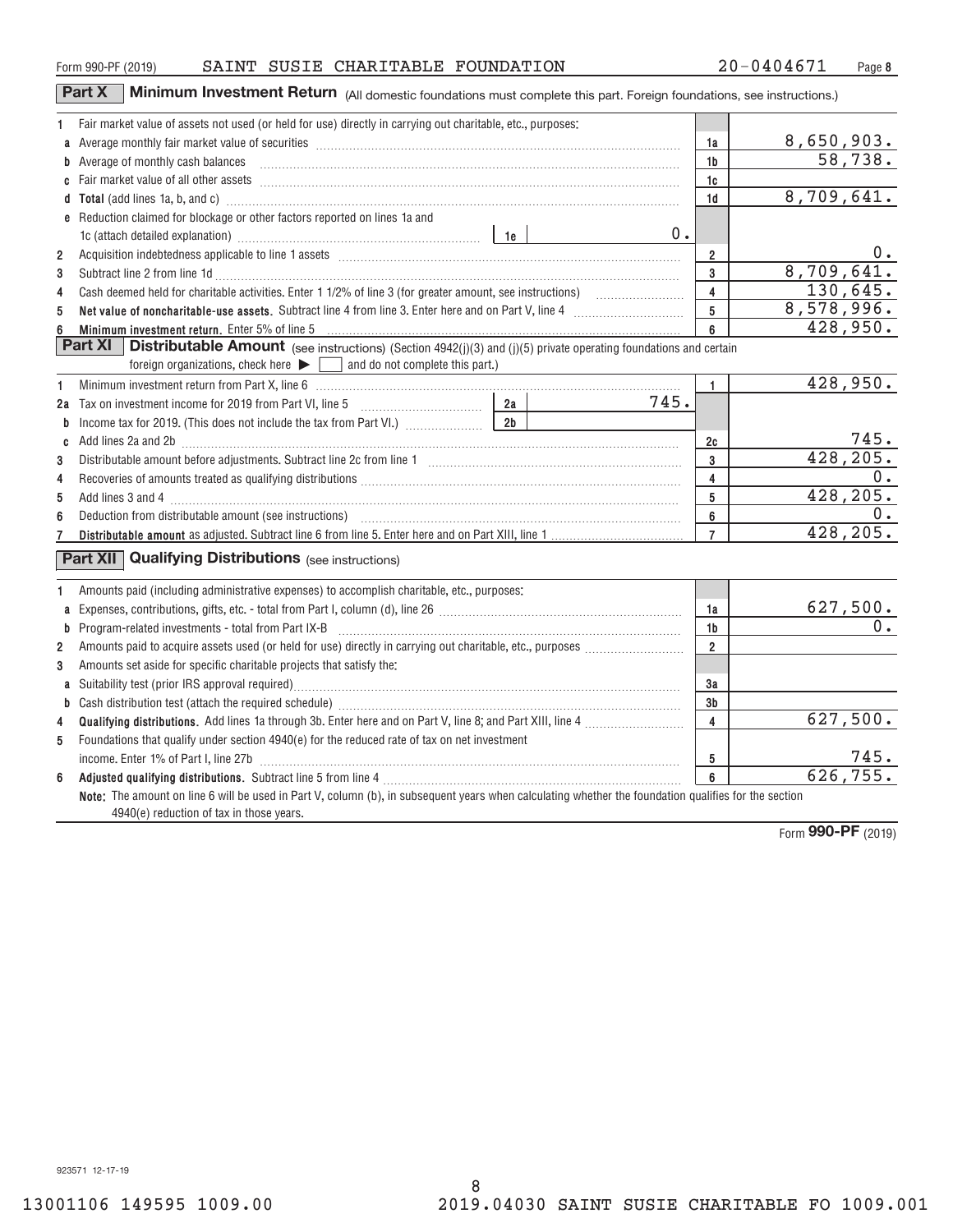### **Part XIII** Undistributed Income (see instructions)

|                                                                                                             | (a)<br>Corpus | (b)<br>Years prior to 2018 | (c)<br>2018 | (d)<br>2019 |
|-------------------------------------------------------------------------------------------------------------|---------------|----------------------------|-------------|-------------|
| 1 Distributable amount for 2019 from Part XI,                                                               |               |                            |             |             |
|                                                                                                             |               |                            |             | 428,205.    |
| 2 Undistributed income, if any, as of the end of 2019:                                                      |               |                            |             |             |
|                                                                                                             |               |                            | 0.          |             |
| <b>b</b> Total for prior years:                                                                             |               | 0.                         |             |             |
| 3 Excess distributions carryover, if any, to 2019:                                                          |               |                            |             |             |
| 130, 402.<br>a From 2014<br>$\frac{1}{2}$                                                                   |               |                            |             |             |
| $\overline{214,768}$ .<br><b>b</b> From 2015<br>.                                                           |               |                            |             |             |
| 105,945.<br>c From 2016<br>.                                                                                |               |                            |             |             |
| 208, 160.<br><b>d</b> From 2017<br>.                                                                        |               |                            |             |             |
| 173,415.<br>e From 2018<br>.                                                                                |               |                            |             |             |
|                                                                                                             | 832,690.      |                            |             |             |
| 4 Qualifying distributions for 2019 from                                                                    |               |                            |             |             |
| Part XII, line 4: ▶ $\$\$$ 627, 500.                                                                        |               |                            |             |             |
| a Applied to 2018, but not more than line 2a                                                                |               |                            | 0.          |             |
| <b>b</b> Applied to undistributed income of prior                                                           |               |                            |             |             |
| years (Election required - see instructions)                                                                |               | 0.                         |             |             |
| c Treated as distributions out of corpus                                                                    |               |                            |             |             |
| (Election required - see instructions)                                                                      | 0.            |                            |             |             |
| d Applied to 2019 distributable amount                                                                      |               |                            |             | 428,205.    |
| e Remaining amount distributed out of corpus                                                                | 199,295.      |                            |             |             |
| Excess distributions carryover applied to 2019<br>5<br>(If an amount appears in column (d), the same amount | 0.            |                            |             | 0.          |
| 6<br>Enter the net total of each column as<br>indicated below:                                              |               |                            |             |             |
| <b>a</b> Corpus. Add lines 3f, 4c, and 4e. Subtract line 5                                                  | 1,031,985.    |                            |             |             |
| <b>b</b> Prior years' undistributed income. Subtract                                                        |               |                            |             |             |
|                                                                                                             |               | 0.                         |             |             |
| c Enter the amount of prior years'                                                                          |               |                            |             |             |
| undistributed income for which a notice of<br>deficiency has been issued, or on which                       |               |                            |             |             |
| the section 4942(a) tax has been previously                                                                 |               |                            |             |             |
| assessed                                                                                                    |               | 0.                         |             |             |
| d Subtract line 6c from line 6b. Taxable                                                                    |               |                            |             |             |
|                                                                                                             |               | 0.                         |             |             |
| e Undistributed income for 2018. Subtract line                                                              |               |                            |             |             |
| 4a from line 2a. Taxable amount - see instr.                                                                |               |                            | $0$ .       |             |
| f Undistributed income for 2019. Subtract                                                                   |               |                            |             |             |
| lines 4d and 5 from line 1. This amount must                                                                |               |                            |             |             |
|                                                                                                             |               |                            |             | 0.          |
| 7 Amounts treated as distributions out of                                                                   |               |                            |             |             |
| corpus to satisfy requirements imposed by                                                                   |               |                            |             |             |
| section 170(b)(1)(F) or 4942(g)(3) (Election                                                                | $0$ .         |                            |             |             |
| may be required - see instructions)                                                                         |               |                            |             |             |
| 8 Excess distributions carryover from 2014                                                                  | 130,402.      |                            |             |             |
| 9 Excess distributions carryover to 2020.                                                                   |               |                            |             |             |
| Subtract lines 7 and 8 from line 6a                                                                         | 901,583.      |                            |             |             |
| .<br>10 Analysis of line 9:                                                                                 |               |                            |             |             |
| 214,768.<br>a Excess from 2015                                                                              |               |                            |             |             |
| 105,945.<br><b>b</b> Excess from 2016                                                                       |               |                            |             |             |
| 208, 160.<br>c Excess from 2017                                                                             |               |                            |             |             |
| 173,415.<br><b>d</b> Excess from 2018                                                                       |               |                            |             |             |
| 199,295.<br>e Excess from 2019.                                                                             |               |                            |             |             |

9

923581 12‐17‐19

Form (2019) **990‐PF**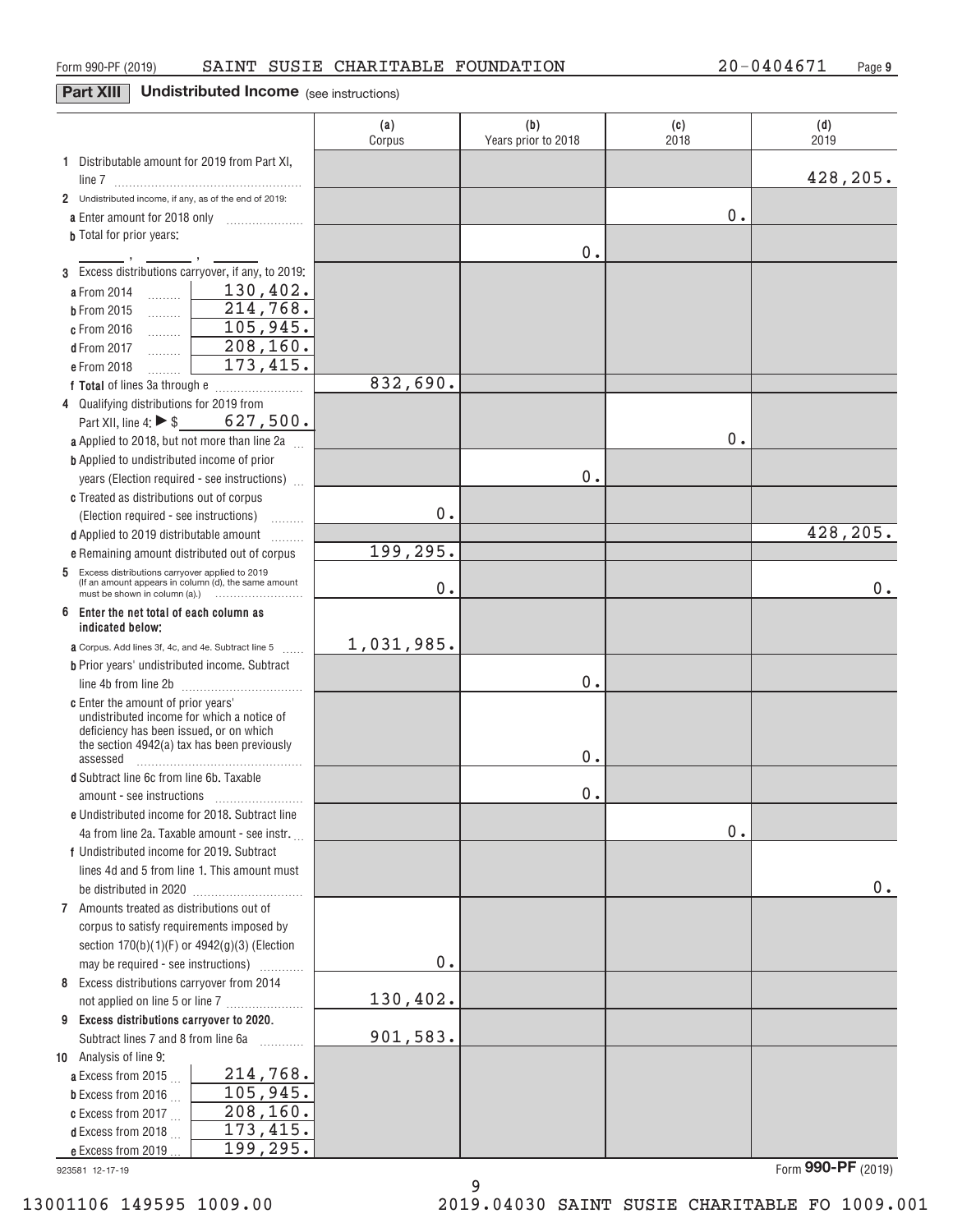| <b>Part XIV   Private Operating Foundations</b> (see instructions and Part VII-A, question 9)                                                                        |                                                                                                                                           |          |               | N/A             |                    |
|----------------------------------------------------------------------------------------------------------------------------------------------------------------------|-------------------------------------------------------------------------------------------------------------------------------------------|----------|---------------|-----------------|--------------------|
| <b>1</b> a If the foundation has received a ruling or determination letter that it is a private operating                                                            |                                                                                                                                           |          |               |                 |                    |
| foundation, and the ruling is effective for 2019, enter the date of the ruling                                                                                       |                                                                                                                                           |          | ▶             |                 |                    |
| <b>b</b> Check box to indicate whether the foundation is a private operating foundation described in section                                                         |                                                                                                                                           |          |               | $4942(j)(3)$ or | 4942(j)(5)         |
| <b>2</b> a Enter the lesser of the adiusted net                                                                                                                      | Tax year                                                                                                                                  |          | Prior 3 years |                 |                    |
| income from Part I or the minimum                                                                                                                                    | (a) 2019                                                                                                                                  | (b) 2018 | (c) 2017      | $(d)$ 2016      | (e) Total          |
| investment return from Part X for                                                                                                                                    |                                                                                                                                           |          |               |                 |                    |
|                                                                                                                                                                      |                                                                                                                                           |          |               |                 |                    |
|                                                                                                                                                                      |                                                                                                                                           |          |               |                 |                    |
| c Qualifying distributions from Part XII,                                                                                                                            |                                                                                                                                           |          |               |                 |                    |
| line 4, for each year listed                                                                                                                                         |                                                                                                                                           |          |               |                 |                    |
| <b>d</b> Amounts included in line 2c not                                                                                                                             |                                                                                                                                           |          |               |                 |                    |
| used directly for active conduct of                                                                                                                                  |                                                                                                                                           |          |               |                 |                    |
| exempt activities                                                                                                                                                    |                                                                                                                                           |          |               |                 |                    |
| e Qualifying distributions made directly                                                                                                                             |                                                                                                                                           |          |               |                 |                    |
| for active conduct of exempt activities.                                                                                                                             |                                                                                                                                           |          |               |                 |                    |
| Subtract line 2d from line 2c<br>Complete 3a, b, or c for the<br>3                                                                                                   |                                                                                                                                           |          |               |                 |                    |
| alternative test relied upon:                                                                                                                                        |                                                                                                                                           |          |               |                 |                    |
| <b>a</b> "Assets" alternative test - enter:                                                                                                                          |                                                                                                                                           |          |               |                 |                    |
| (1) Value of all assets                                                                                                                                              |                                                                                                                                           |          |               |                 |                    |
| (2) Value of assets qualifying<br>under section $4942(j)(3)(B)(i)$                                                                                                   |                                                                                                                                           |          |               |                 |                    |
| <b>b</b> "Endowment" alternative test - enter<br>2/3 of minimum investment return                                                                                    |                                                                                                                                           |          |               |                 |                    |
| shown in Part X, line 6, for each year                                                                                                                               |                                                                                                                                           |          |               |                 |                    |
|                                                                                                                                                                      |                                                                                                                                           |          |               |                 |                    |
| c "Support" alternative test - enter:                                                                                                                                |                                                                                                                                           |          |               |                 |                    |
| (1) Total support other than gross                                                                                                                                   |                                                                                                                                           |          |               |                 |                    |
| investment income (interest,<br>dividends, rents, payments on                                                                                                        |                                                                                                                                           |          |               |                 |                    |
| securities loans (section                                                                                                                                            |                                                                                                                                           |          |               |                 |                    |
| $512(a)(5)$ , or royalties)                                                                                                                                          |                                                                                                                                           |          |               |                 |                    |
| (2) Support from general public<br>and 5 or more exempt                                                                                                              |                                                                                                                                           |          |               |                 |                    |
| organizations as provided in                                                                                                                                         |                                                                                                                                           |          |               |                 |                    |
| section $4942(j)(3)(B)(iii)$<br>.                                                                                                                                    |                                                                                                                                           |          |               |                 |                    |
| (3) Largest amount of support from                                                                                                                                   |                                                                                                                                           |          |               |                 |                    |
| an exempt organization                                                                                                                                               |                                                                                                                                           |          |               |                 |                    |
| (4) Gross investment income<br>Supplementary Information (Complete this part only if the foundation had \$5,000 or more in assets<br><b>Part XV</b>                  |                                                                                                                                           |          |               |                 |                    |
| at any time during the year-see instructions.)                                                                                                                       |                                                                                                                                           |          |               |                 |                    |
| <b>Information Regarding Foundation Managers:</b><br>-1                                                                                                              |                                                                                                                                           |          |               |                 |                    |
| a List any managers of the foundation who have contributed more than 2% of the total contributions received by the foundation before the close of any tax            |                                                                                                                                           |          |               |                 |                    |
| year (but only if they have contributed more than \$5,000). (See section 507(d)(2).)                                                                                 |                                                                                                                                           |          |               |                 |                    |
| NONE                                                                                                                                                                 |                                                                                                                                           |          |               |                 |                    |
| <b>b</b> List any managers of the foundation who own 10% or more of the stock of a corporation (or an equally large portion of the ownership of a partnership or     |                                                                                                                                           |          |               |                 |                    |
| other entity) of which the foundation has a 10% or greater interest.                                                                                                 |                                                                                                                                           |          |               |                 |                    |
| NONE                                                                                                                                                                 |                                                                                                                                           |          |               |                 |                    |
| Information Regarding Contribution, Grant, Gift, Loan, Scholarship, etc., Programs:<br>$\mathbf{2}$                                                                  |                                                                                                                                           |          |               |                 |                    |
| Check here $\blacktriangleright$                                                                                                                                     | if the foundation only makes contributions to preselected charitable organizations and does not accept unsolicited requests for funds. If |          |               |                 |                    |
| the foundation makes gifts, grants, etc., to individuals or organizations under other conditions, complete items 2a, b, c, and d.                                    |                                                                                                                                           |          |               |                 |                    |
| a The name, address, and telephone number or email address of the person to whom applications should be addressed:                                                   |                                                                                                                                           |          |               |                 |                    |
| JOHN R. HANNAH, 210-226-9247                                                                                                                                         |                                                                                                                                           |          |               |                 |                    |
| 800 NAVARRO STE 210, SAN ANTONIO, TX 78205                                                                                                                           |                                                                                                                                           |          |               |                 |                    |
| <b>b</b> The form in which applications should be submitted and information and materials they should include:<br>CONCISE WRITTEN PROPOSAL. MUST SHOW EXEMPT STATUS. |                                                                                                                                           |          |               |                 |                    |
| <b>c</b> Any submission deadlines:<br>NONE                                                                                                                           |                                                                                                                                           |          |               |                 |                    |
| d Any restrictions or limitations on awards, such as by geographical areas, charitable fields, kinds of institutions, or other factors:                              |                                                                                                                                           |          |               |                 |                    |
| PRIMARILY IN THE SAN ANTONIO AREA. MOST AWARDS ARE RELATED TO THE AREAS OF                                                                                           |                                                                                                                                           |          |               |                 |                    |
| RELIGION, HEALTH CARE, AND CHILDREN.                                                                                                                                 |                                                                                                                                           |          |               |                 |                    |
| 923601 12-17-19                                                                                                                                                      |                                                                                                                                           |          |               |                 | Form 990-PF (2019) |
|                                                                                                                                                                      |                                                                                                                                           | 10       |               |                 |                    |

Form 990-PF (2019) BAINT SUSIE CHARITABLE FOUNDATION  $20-0404671$  Page

13001106 149595 1009.00 2019.04030 SAINT SUSIE CHARITABLE FO 1009.001

**Page 10**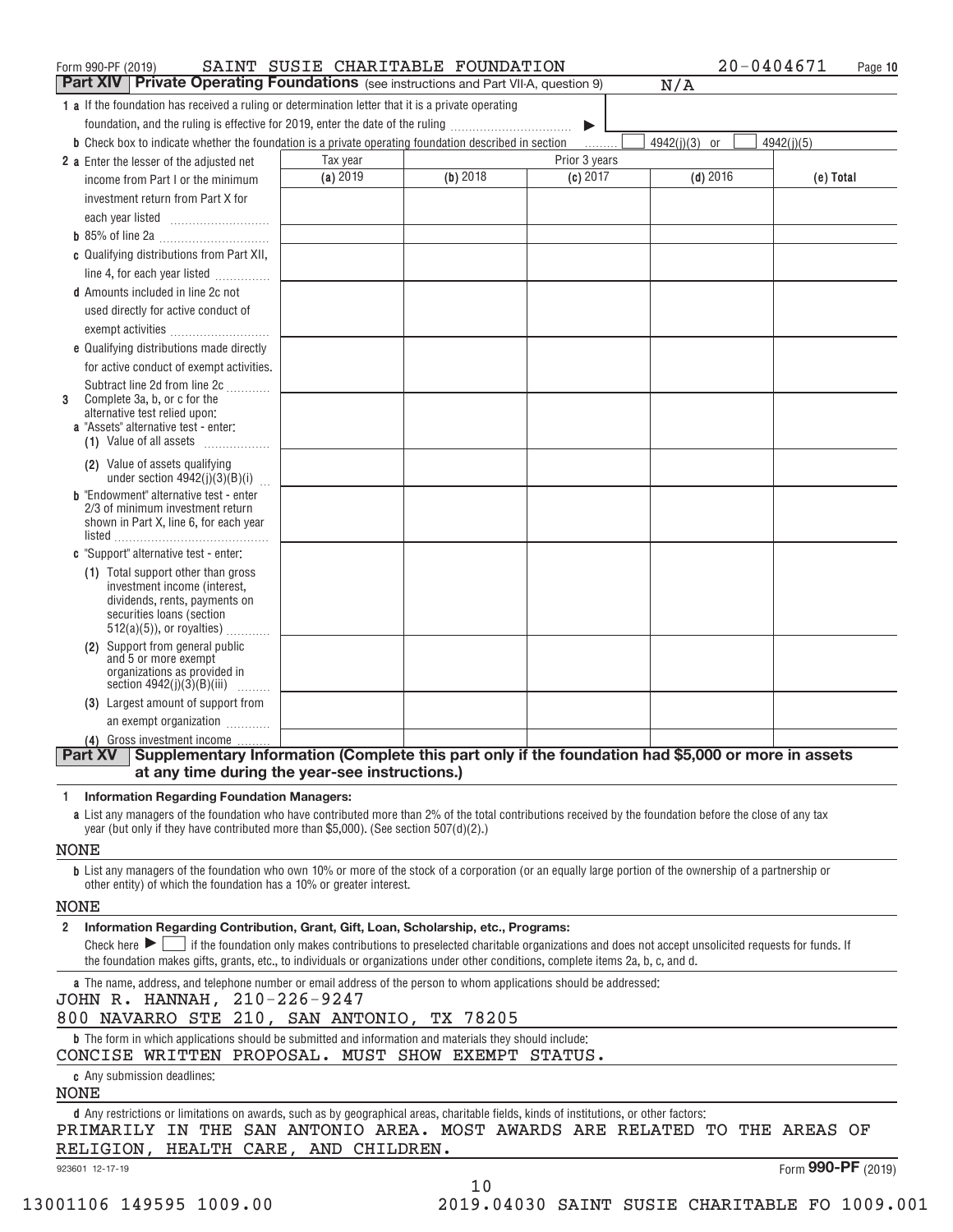Form 990-PF (2019) SAINT SUSIE CHARITABLE FOUNDATION  $20-0404671$  Page SAINT SUSIE CHARITABLE FOUNDATION  $20-0404671$ 

*(continued)* **Part XV** Supplementary Information

| Grants and Contributions Paid During the Year or Approved for Future Payment<br>3 |                                                                                                                    |                        |                                      |                    |  |
|-----------------------------------------------------------------------------------|--------------------------------------------------------------------------------------------------------------------|------------------------|--------------------------------------|--------------------|--|
| Recipient                                                                         |                                                                                                                    | Foundation             |                                      |                    |  |
| Name and address (home or business)                                               | If recipient is an individual,<br>show any relationship to<br>any foundation manager<br>or substantial contributor | status of<br>recipient | Purpose of grant or<br>contribution  | Amount             |  |
| a Paid during the year                                                            |                                                                                                                    |                        |                                      |                    |  |
|                                                                                   |                                                                                                                    |                        |                                      |                    |  |
| CHILDREN'S HOSPITAL OF SAN ANTONIO                                                |                                                                                                                    | PС                     | WOMEN'S SERVICES UNIT                |                    |  |
| FOUNDATION                                                                        |                                                                                                                    |                        | & LECTURE PROGRAM                    |                    |  |
| 100 NORTHEAST LOOP 410, STE 706                                                   |                                                                                                                    |                        |                                      |                    |  |
| SAN ANTONIO, TX 78216                                                             |                                                                                                                    |                        |                                      | 55,000.            |  |
|                                                                                   |                                                                                                                    |                        |                                      |                    |  |
| COMMUNITIES IN SCHOOL OF SAN ANTONIO                                              |                                                                                                                    | PС                     | PROGRAM SUPPORT                      |                    |  |
| 1616 E COMMERCE STREET BLDG 1                                                     |                                                                                                                    |                        |                                      |                    |  |
| SAN ANTONIO, TX 78205                                                             |                                                                                                                    |                        |                                      | 15,000.            |  |
|                                                                                   |                                                                                                                    |                        |                                      |                    |  |
| ECUMENICAL CENTER FOR EDUCATION,                                                  |                                                                                                                    | ÞС                     | FAITH BASED COUNSELING               |                    |  |
| COUNSELING, HEALTH                                                                |                                                                                                                    |                        |                                      |                    |  |
| 8310 EWING HALSELL DRIVE                                                          |                                                                                                                    |                        |                                      |                    |  |
| SAN ANTONIO, TX 78229                                                             |                                                                                                                    |                        |                                      | 60,000.            |  |
|                                                                                   |                                                                                                                    |                        |                                      |                    |  |
|                                                                                   |                                                                                                                    |                        |                                      |                    |  |
| FAMILY SERVICE ASSOCIATION<br>702 SAN PEDRO                                       |                                                                                                                    | PС                     | EARLY CHILDHOOD<br>WELLBEING PROGRAM |                    |  |
| SAN ANTONIO, TX 78212                                                             |                                                                                                                    |                        |                                      | 10,000.            |  |
|                                                                                   |                                                                                                                    |                        |                                      |                    |  |
|                                                                                   |                                                                                                                    |                        |                                      |                    |  |
| FAMILY TALK                                                                       |                                                                                                                    | PС                     | USERS INTERFACE                      |                    |  |
| 540 ELKTON DR SUITE 201                                                           |                                                                                                                    |                        | DEVELOPMENT SUPPORT                  |                    |  |
| COLORADO SPRINGS, CO 80907                                                        |                                                                                                                    |                        |                                      | 25,000.            |  |
| Total                                                                             | SEE CONTINUATION SHEET(S)                                                                                          |                        | $\triangleright$ 3a                  | 560,000.           |  |
| <b>b</b> Approved for future payment                                              |                                                                                                                    |                        |                                      |                    |  |
|                                                                                   |                                                                                                                    |                        |                                      |                    |  |
| <b>NONE</b>                                                                       |                                                                                                                    |                        |                                      |                    |  |
|                                                                                   |                                                                                                                    |                        |                                      |                    |  |
|                                                                                   |                                                                                                                    |                        |                                      |                    |  |
|                                                                                   |                                                                                                                    |                        |                                      |                    |  |
|                                                                                   |                                                                                                                    |                        |                                      |                    |  |
|                                                                                   |                                                                                                                    |                        |                                      |                    |  |
|                                                                                   |                                                                                                                    |                        |                                      |                    |  |
|                                                                                   |                                                                                                                    |                        |                                      |                    |  |
|                                                                                   |                                                                                                                    |                        |                                      |                    |  |
|                                                                                   |                                                                                                                    |                        |                                      |                    |  |
|                                                                                   |                                                                                                                    |                        |                                      |                    |  |
| Total                                                                             |                                                                                                                    |                        | 3 <sub>b</sub><br>▶                  | $0$ .              |  |
|                                                                                   |                                                                                                                    |                        |                                      | Form 990-PF (2019) |  |

923611 12‐17‐19

11 13001106 149595 1009.00 2019.04030 SAINT SUSIE CHARITABLE FO 1009.001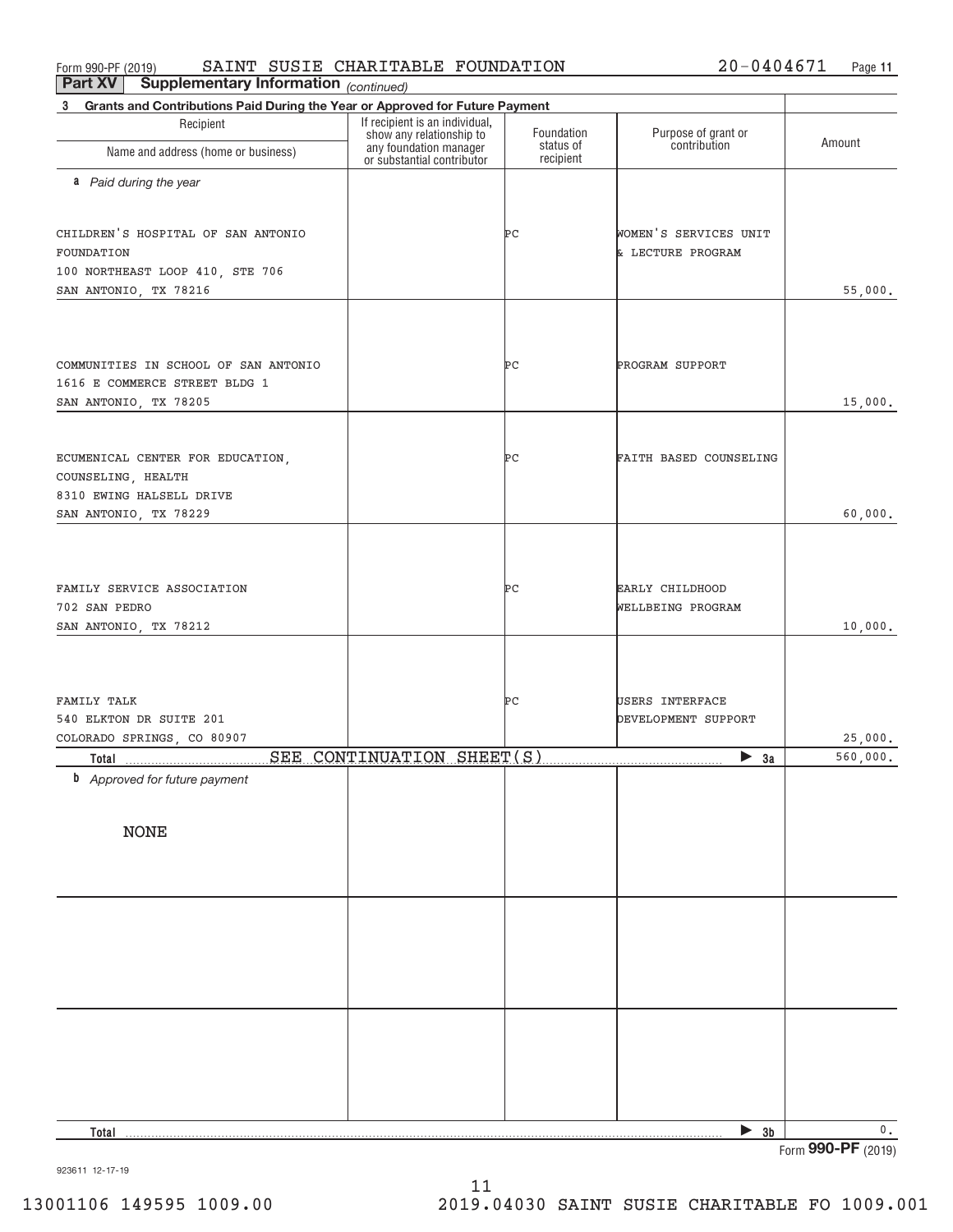### **Part XVI‐A Analysis of Income‐Producing Activities**

|                                                                                                                                                       |                        | Unrelated business income |                        | Excluded by section 512, 513, or 514 |                                             |
|-------------------------------------------------------------------------------------------------------------------------------------------------------|------------------------|---------------------------|------------------------|--------------------------------------|---------------------------------------------|
| Enter gross amounts unless otherwise indicated.                                                                                                       | (a)<br><b>Business</b> | (b)<br>Amount             | (c)<br>Ex̀cſu-<br>sion | (d)<br>Amount                        | (e)<br>Related or exempt<br>function income |
| 1 Program service revenue:                                                                                                                            | code                   |                           | code                   |                                      |                                             |
| а<br><u> 1989 - Johann Barn, fransk politik amerikansk politik (</u>                                                                                  |                        |                           |                        |                                      |                                             |
| b<br>the control of the control of the control of the control of the control of the control of                                                        |                        |                           |                        |                                      |                                             |
| the control of the control of the control of the control of the control of the control of                                                             |                        |                           |                        |                                      |                                             |
| <u> 1989 - Johann Stein, mars an deutscher Stein und der Stein und der Stein und der Stein und der Stein und der</u>                                  |                        |                           |                        |                                      |                                             |
| <u> 1989 - Johann Barbara, martxa alemaniar arg</u><br>f                                                                                              |                        |                           |                        |                                      |                                             |
| Fees and contracts from government agencies                                                                                                           |                        |                           |                        |                                      |                                             |
| a                                                                                                                                                     |                        |                           |                        |                                      |                                             |
| 3 Interest on savings and temporary cash                                                                                                              |                        |                           |                        |                                      |                                             |
|                                                                                                                                                       |                        |                           | 14                     | 72.                                  |                                             |
| 4 Dividends and interest from securities                                                                                                              |                        |                           | 14                     | 213,339.                             |                                             |
| 5 Net rental income or (loss) from real estate:                                                                                                       |                        |                           |                        |                                      |                                             |
| Debt-financed property [11] [11] Debt-financed property<br>a                                                                                          |                        |                           |                        |                                      |                                             |
|                                                                                                                                                       |                        |                           |                        |                                      |                                             |
| 6 Net rental income or (loss) from personal                                                                                                           |                        |                           |                        |                                      |                                             |
|                                                                                                                                                       |                        |                           |                        |                                      |                                             |
|                                                                                                                                                       |                        |                           |                        |                                      |                                             |
| 8 Gain or (loss) from sales of assets other                                                                                                           |                        |                           |                        |                                      |                                             |
|                                                                                                                                                       |                        |                           | 18                     | $-5,956.$                            |                                             |
|                                                                                                                                                       |                        |                           |                        |                                      |                                             |
| 10 Gross profit or (loss) from sales of inventory                                                                                                     |                        |                           |                        |                                      |                                             |
| <b>11 Other revenue:</b>                                                                                                                              |                        |                           |                        |                                      |                                             |
| <u> 1989 - Johann Stoff, Amerikaansk politiker († 1908)</u>                                                                                           |                        |                           |                        |                                      |                                             |
| <u> 1989 - Johann John Stein, mars and de British and de British and de British and de British and de British an</u>                                  |                        |                           |                        |                                      |                                             |
| <u> 1989 - Johann Barn, mars an t-Amerikaansk politiker (</u>                                                                                         |                        |                           |                        |                                      |                                             |
|                                                                                                                                                       |                        |                           |                        |                                      |                                             |
|                                                                                                                                                       |                        |                           |                        |                                      |                                             |
|                                                                                                                                                       |                        | $\overline{0}$ .          |                        | 207, 455.                            | $0$ .                                       |
|                                                                                                                                                       |                        |                           |                        |                                      | 207,455.                                    |
| (See worksheet in line 13 instructions to verify calculations.)                                                                                       |                        |                           |                        |                                      |                                             |
| <b>Part XVI-B</b><br>Relationship of Activities to the Accomplishment of Exempt Purposes                                                              |                        |                           |                        |                                      |                                             |
| Explain below how each activity for which income is reported in column (e) of Part XVI-A contributed importantly to the accomplishment of<br>Line No. |                        |                           |                        |                                      |                                             |
| the foundation's exempt purposes (other than by providing funds for such purposes).<br>$\blacktriangledown$<br>N/A                                    |                        |                           |                        |                                      |                                             |
|                                                                                                                                                       |                        |                           |                        |                                      |                                             |
|                                                                                                                                                       |                        |                           |                        |                                      |                                             |
|                                                                                                                                                       |                        |                           |                        |                                      |                                             |
|                                                                                                                                                       |                        |                           |                        |                                      |                                             |
|                                                                                                                                                       |                        |                           |                        |                                      |                                             |
|                                                                                                                                                       |                        |                           |                        |                                      |                                             |
|                                                                                                                                                       |                        |                           |                        |                                      |                                             |
|                                                                                                                                                       |                        |                           |                        |                                      |                                             |
|                                                                                                                                                       |                        |                           |                        |                                      |                                             |
|                                                                                                                                                       |                        |                           |                        |                                      |                                             |
|                                                                                                                                                       |                        |                           |                        |                                      |                                             |
|                                                                                                                                                       |                        |                           |                        |                                      |                                             |
|                                                                                                                                                       |                        |                           |                        |                                      |                                             |
|                                                                                                                                                       |                        |                           |                        |                                      |                                             |
|                                                                                                                                                       |                        |                           |                        |                                      |                                             |

12

923621 12‐17‐19

Form (2019) **990‐PF**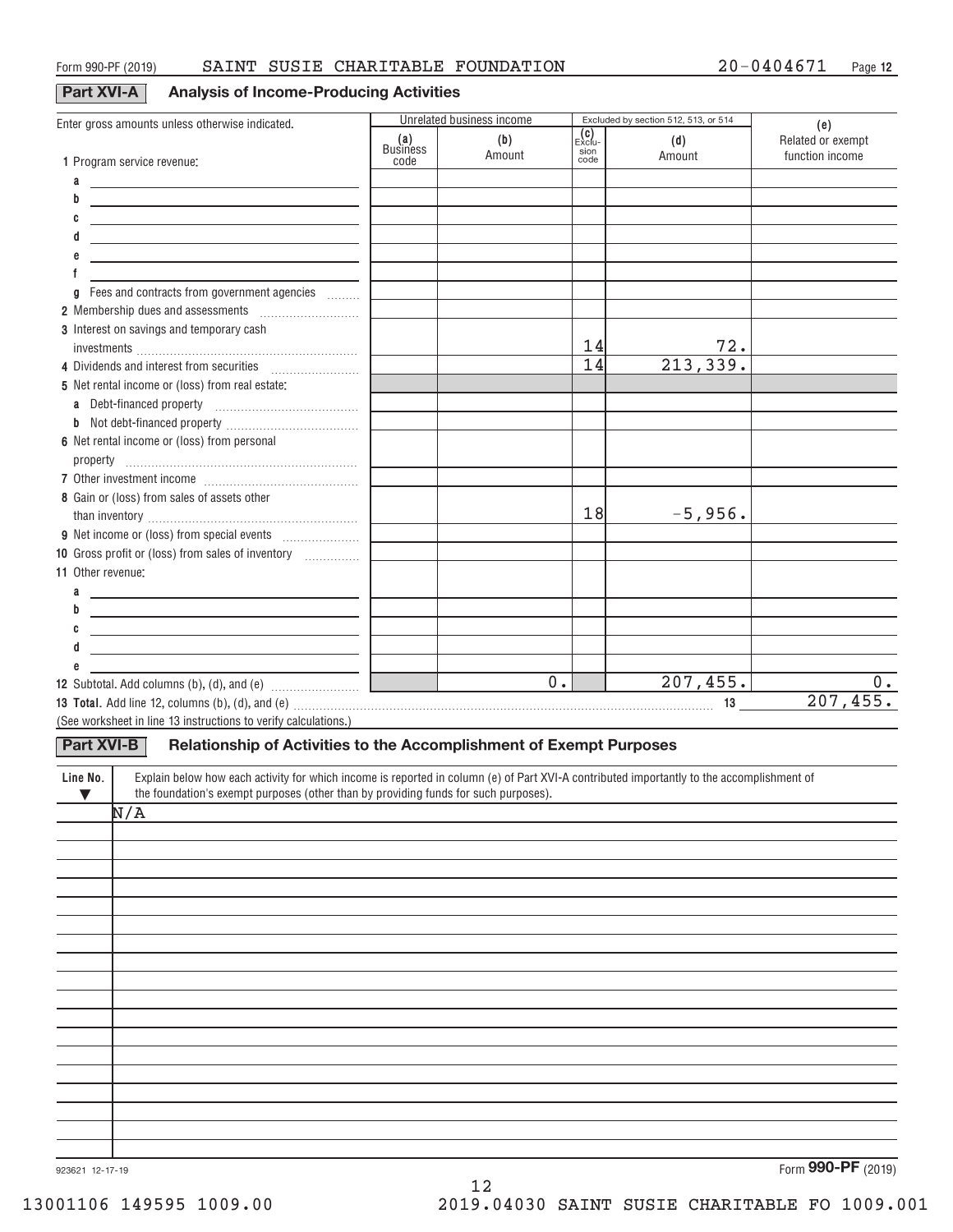|    | $20 - 0404671$<br>SAINT SUSIE CHARITABLE FOUNDATION<br>Form 990-PF (2019)                                                                                                                                                             |       | Page 13  |
|----|---------------------------------------------------------------------------------------------------------------------------------------------------------------------------------------------------------------------------------------|-------|----------|
|    | <b>Part XVII</b><br>Information Regarding Transfers to and Transactions and Relationships With Noncharitable                                                                                                                          |       |          |
|    | <b>Exempt Organizations</b>                                                                                                                                                                                                           |       |          |
|    | Did the organization directly or indirectly engage in any of the following with any other organization described in section 501(c)                                                                                                    |       | Yes   No |
|    | (other than section $501(c)(3)$ organizations) or in section 527, relating to political organizations?                                                                                                                                |       |          |
| a  | Transfers from the reporting foundation to a noncharitable exempt organization of:                                                                                                                                                    |       |          |
|    | $(1)$ Cash                                                                                                                                                                                                                            | 1a(1) | х        |
|    |                                                                                                                                                                                                                                       | 1a(2) | X        |
| b. | Other transactions:                                                                                                                                                                                                                   |       |          |
|    |                                                                                                                                                                                                                                       | 1b(1) | X        |
|    | Purchases of assets from a noncharitable exempt organization [11] manufacture manufacture contraction and annufacture manufacture exempt organization [11] manufacture manufacture exempt or game in the set of the set of the<br>(2) | 1b(2) | X        |
|    | (3)                                                                                                                                                                                                                                   | 1b(3) | X        |
|    | Reimbursement arrangements [111] March 2014 (2015) 2014 (2016) 2014 2015 2016 2017 2018 2019 2014 2015 2016 20<br>(4)                                                                                                                 | 1b(4) | X        |
|    | (5)                                                                                                                                                                                                                                   | 1b(5) | X        |
|    | (6) Performance of services or membership or fundraising solicitations [11] non-content content and content of the performance of services or membership or fundraising solicitations [11] non-content and content of the perf        | 1b(6) | X        |
| C  |                                                                                                                                                                                                                                       | 1c    | X        |
| d  | If the answer to any of the above is "Yes," complete the following schedule. Column (b) should always show the fair market value of the goods, other assets,                                                                          |       |          |
|    | or services given by the reporting foundation. If the foundation received less than fair market value in any transaction or sharing arrangement, show in                                                                              |       |          |

|                |                     | column ( <b>d</b> ) the value of the goods, other assets, or services received.                                                                                                                                                                      |                                                                      |
|----------------|---------------------|------------------------------------------------------------------------------------------------------------------------------------------------------------------------------------------------------------------------------------------------------|----------------------------------------------------------------------|
| $(a)$ Line no. | (b) Amount involved | (c) Name of noncharitable exempt organization                                                                                                                                                                                                        | (d) Description of transfers, transactions, and sharing arrangements |
|                |                     | N/A                                                                                                                                                                                                                                                  |                                                                      |
|                |                     |                                                                                                                                                                                                                                                      |                                                                      |
|                |                     |                                                                                                                                                                                                                                                      |                                                                      |
|                |                     |                                                                                                                                                                                                                                                      |                                                                      |
|                |                     |                                                                                                                                                                                                                                                      |                                                                      |
|                |                     |                                                                                                                                                                                                                                                      |                                                                      |
|                |                     |                                                                                                                                                                                                                                                      |                                                                      |
|                |                     |                                                                                                                                                                                                                                                      |                                                                      |
|                |                     |                                                                                                                                                                                                                                                      |                                                                      |
|                |                     |                                                                                                                                                                                                                                                      |                                                                      |
|                |                     |                                                                                                                                                                                                                                                      |                                                                      |
|                |                     |                                                                                                                                                                                                                                                      |                                                                      |
|                |                     |                                                                                                                                                                                                                                                      |                                                                      |
|                |                     |                                                                                                                                                                                                                                                      |                                                                      |
|                |                     |                                                                                                                                                                                                                                                      |                                                                      |
|                |                     |                                                                                                                                                                                                                                                      |                                                                      |
|                |                     | 2a Is the foundation directly or indirectly affiliated with, or related to, one or more tax-exempt organizations described<br>$\mathcal{L}$ . Four $\mathcal{L}$ and $\mathcal{L}$ . Four $\mathcal{L}$ and $\mathcal{L}$ . The set of $\mathcal{L}$ | $\overline{v}$<br>$\overline{\phantom{a}}$                           |

#### Under penalties of perjury, I declare that I have examined this return, including accompanying schedules and statements, and to the best of my knowledge May the IRS discuss this<br>and belief, it is true, correct, and complet return with the preparer shown below? See instr. **b** If "Yes," complete the following schedule. (a) Name of organization **(b)** Type of organization **Yes No** X in section 501(c) (other than section 501(c)(3)) or in section 527?  $~\cdot$  Yes  $\boxed{\textbf{X}}$  No (c) Description of relationship Signature of officer or trustee **Date** Date Date **Date** Title Check  $\boxed{\phantom{1}}$ self‐ employed Print/Type preparer's name Preparer's signature Date | Check | if | PTIN  $F_{\text{Firm's name}}$  FIANNAH CPA PC Firm's address > 800 NAVARRO STREET SUITE 200 Phone no. 210‐229‐1829 **Sign Here Paid Preparer Use Only**  $\overline{\phantom{a}}$ SAN ANTONIO, TX 78205 N/A Firm's EIN ▶ 47-5186683 JR. J. ROBERT HANNAH **TRUSTEE** P00944294 11/06/20 N Robert Hann &

| Form 990-PF $(2019)$ |
|----------------------|
|----------------------|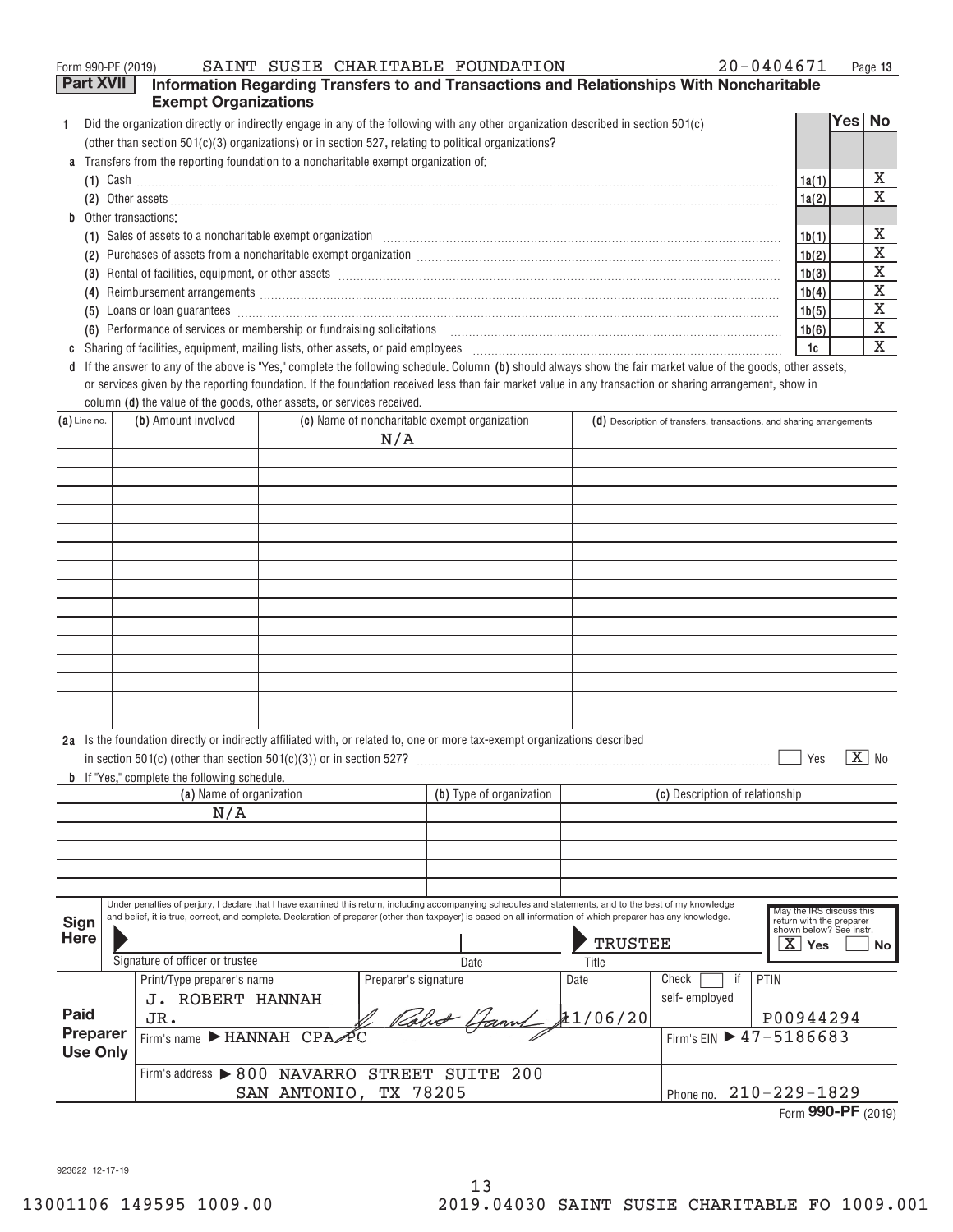# SAINT SUSIE CHARITABLE FOUNDATION 20-0404671

| <b>Supplementary Information</b><br>Part XV                              | ----                                                       |                        |                     | -------  |
|--------------------------------------------------------------------------|------------------------------------------------------------|------------------------|---------------------|----------|
| <b>Grants and Contributions Paid During the Year (Continuation)</b><br>3 |                                                            |                        |                     |          |
| Recipient                                                                | If recipient is an individual,<br>show any relationship to | Foundation             | Purpose of grant or | Amount   |
| Name and address (home or business)                                      | any foundation manager<br>or substantial contributor       | status of<br>recipient | contribution        |          |
|                                                                          |                                                            |                        |                     |          |
| GOOD SAMARITAN COMMUNITY SERVICES                                        |                                                            | ÞС                     | PROGRAM SUPPORT     |          |
| 1600 SALTILLO ST                                                         |                                                            |                        |                     |          |
| SAN ANTONIO, TX 78207                                                    |                                                            |                        |                     | 15,000.  |
|                                                                          |                                                            |                        |                     |          |
| H.I.S. BRIDGEBUILDERS                                                    |                                                            | ÞС                     | PROGRAM SUPPORT     |          |
| 422 PIKE ROAD                                                            |                                                            |                        |                     |          |
| SAN ANTONIO, TX 78209                                                    |                                                            |                        |                     | 10,000.  |
|                                                                          |                                                            |                        |                     |          |
|                                                                          |                                                            |                        |                     |          |
| MISSION ROAD MINISTRIES<br>8706 MISSION ROAD                             |                                                            | ÞС                     | PROGRAM SUPPORT     |          |
| SAN ANTONIO, TX 78214                                                    |                                                            |                        |                     | 10,000.  |
|                                                                          |                                                            |                        |                     |          |
|                                                                          |                                                            |                        |                     |          |
| REZILIENT KIDZ                                                           |                                                            | ÞС                     | PROGRAM SUPPORT     |          |
| 8675 EXPLORER DRIVE                                                      |                                                            |                        |                     |          |
| COLORADO SPRINGS, CO 80920                                               |                                                            |                        |                     | 50,000.  |
|                                                                          |                                                            |                        |                     |          |
| RISE RECOVERY                                                            |                                                            | ÞС                     | GENERAL SUPPORT     |          |
| P O BOX 15322                                                            |                                                            |                        |                     |          |
| SAN ANTONIO, TX 78212                                                    |                                                            |                        |                     | 10,000.  |
|                                                                          |                                                            |                        |                     |          |
| SAN ANTONIO CHRISTIAN DENTAL CLINIC                                      |                                                            | ÞС                     | PROGRAM SUPPORT     |          |
| 1 HAVEN FOR HOPE WAY, BLDG 1, STE 400                                    |                                                            |                        |                     |          |
| SAN ANTONIO, TX 78207                                                    |                                                            |                        |                     | 5,000.   |
| SAN ANTONIO CHRISTIAN HOPE RESOURCE                                      |                                                            | ÞС                     | PROGRAM SUPPORT     |          |
| <b>CENTER</b>                                                            |                                                            |                        |                     |          |
| 321 N GENERAL MCMULLEN DR                                                |                                                            |                        |                     |          |
| SAN ANTONIO, TX 78237                                                    |                                                            |                        |                     | 25,000.  |
|                                                                          |                                                            |                        |                     |          |
| SAN ANTONIO MARRIAGE INTIATIVE                                           |                                                            | ÞС                     | GENERAL SUPPORT     |          |
| 23995 BAT CAVE ROAD STE 120                                              |                                                            |                        |                     |          |
| SAN ANTONIO, TX 78266                                                    |                                                            |                        |                     | 30,000.  |
|                                                                          |                                                            |                        |                     |          |
|                                                                          |                                                            | ÞС                     |                     |          |
| SAN ANTONIO SPORTS<br>P.O. BOX 830386                                    |                                                            |                        | PROGRAM SUPPORT     |          |
| SAN ANTONIO, TX 78283                                                    |                                                            |                        |                     | 40,000.  |
|                                                                          |                                                            |                        |                     |          |
|                                                                          |                                                            |                        |                     |          |
| SAN ANTONIO SYMPHONY                                                     |                                                            | ÞС                     | PROGRAM SUPPORT     |          |
| P.O. BOX 658<br>SAN ANTONIO, TX 78293                                    |                                                            |                        |                     | 15,000.  |
| Total from continuation sheets                                           |                                                            |                        |                     | 395,000. |

923631 04‐01‐19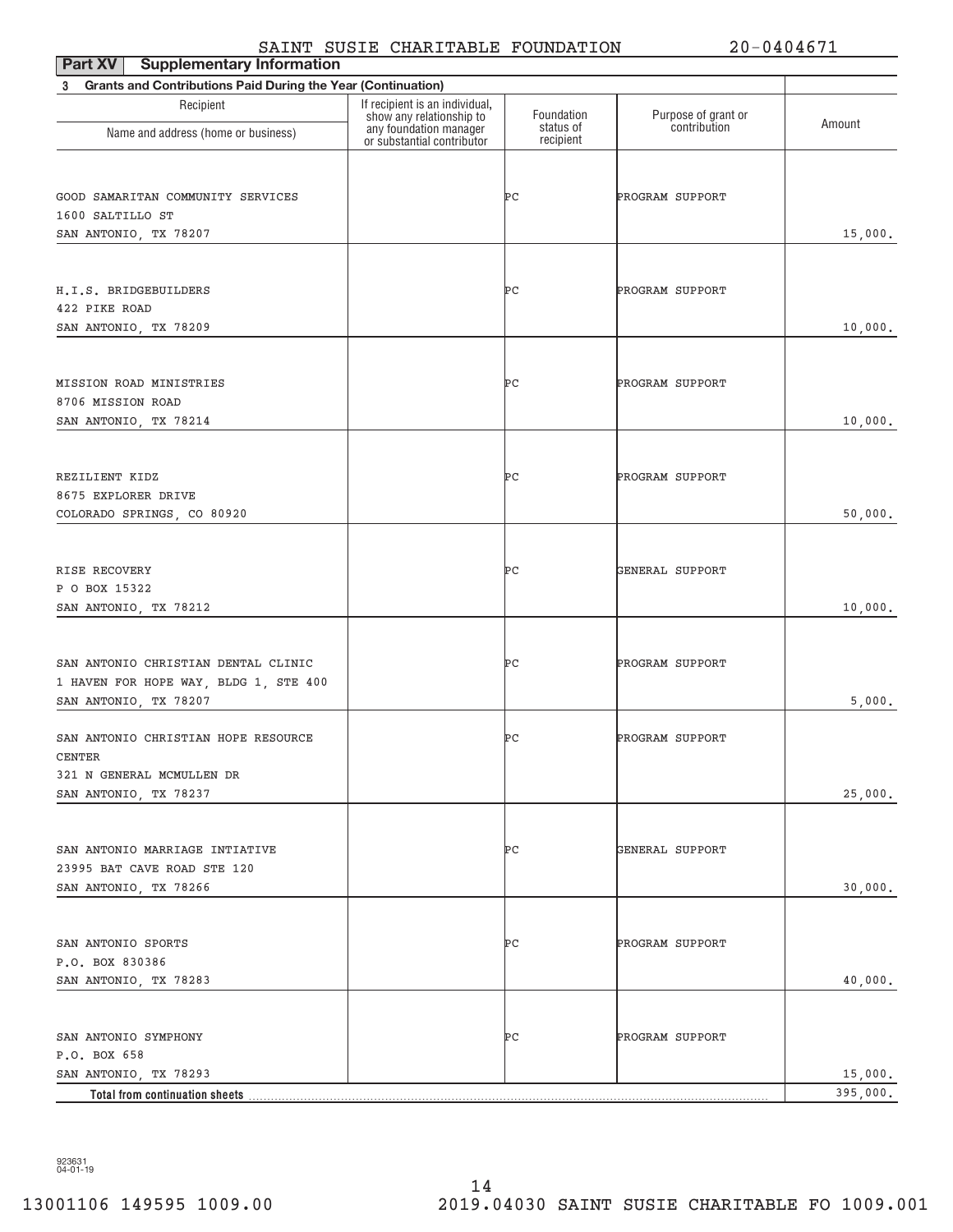## SAINT SUSIE CHARITABLE FOUNDATION 20-0404671

| <b>Supplementary Information</b><br>Part XV                    |                                                                                                                    |                         |                                     |          |  |  |
|----------------------------------------------------------------|--------------------------------------------------------------------------------------------------------------------|-------------------------|-------------------------------------|----------|--|--|
| 3 Grants and Contributions Paid During the Year (Continuation) |                                                                                                                    |                         |                                     |          |  |  |
| Recipient                                                      | If recipient is an individual,<br>show any relationship to<br>any foundation manager<br>or substantial contributor | Foundation<br>status of | Purpose of grant or<br>contribution | Amount   |  |  |
| Name and address (home or business)                            |                                                                                                                    | recipient               |                                     |          |  |  |
| SAN ANTONIO YOUTH FOR CHRIST                                   |                                                                                                                    | ÞС                      | <b>EXPANSION PROJECT</b>            |          |  |  |
| 5730 KENWICK                                                   |                                                                                                                    |                         |                                     |          |  |  |
| SAN ANTONIO, TX 78238                                          |                                                                                                                    |                         |                                     | 105,000. |  |  |
| SUNSHINE COTTAGE SCHOOL FOR DEAF<br><b>CHILDREN</b>            |                                                                                                                    | ÞС                      | PROGRAM SUPPORT                     |          |  |  |
| 603 EAST HILDEBRAND AVE                                        |                                                                                                                    |                         |                                     |          |  |  |
| SAN ANTONIO, TX 78212                                          |                                                                                                                    |                         |                                     | 25,000.  |  |  |
| TEXAS CAMPAIGN TO PREVENT TEEN<br>PREGNANCY                    |                                                                                                                    | ÞС                      | 2019 SYMPOSIUM                      |          |  |  |
| 208 W 14TH STREET STE 102                                      |                                                                                                                    |                         |                                     |          |  |  |
| AUSTIN, TX 78701                                               |                                                                                                                    |                         |                                     | 5,000.   |  |  |
| UNIVERSITY OF TEXAS AT SAN ANTONIO                             |                                                                                                                    | ÞС                      | F.A.M.E. PROGRAM                    |          |  |  |
| ONE UTSA CIRCLE                                                |                                                                                                                    |                         |                                     |          |  |  |
| SAN ANTONIO, TX 78249                                          |                                                                                                                    |                         |                                     | 25,000.  |  |  |
|                                                                |                                                                                                                    |                         |                                     |          |  |  |
| UNIVERSITY OF THE INCARNATE WORD                               |                                                                                                                    | ÞС                      | CONFERENCE ROOM                     |          |  |  |
| 4301 BROADWAY                                                  |                                                                                                                    |                         |                                     |          |  |  |
| SAN ANTONIO, TX 78209                                          |                                                                                                                    |                         |                                     | 25,000.  |  |  |
|                                                                |                                                                                                                    |                         |                                     |          |  |  |
|                                                                |                                                                                                                    |                         |                                     |          |  |  |
|                                                                |                                                                                                                    |                         |                                     |          |  |  |
|                                                                |                                                                                                                    |                         |                                     |          |  |  |
|                                                                |                                                                                                                    |                         |                                     |          |  |  |
|                                                                |                                                                                                                    |                         |                                     |          |  |  |
|                                                                |                                                                                                                    |                         |                                     |          |  |  |
|                                                                |                                                                                                                    |                         |                                     |          |  |  |
|                                                                |                                                                                                                    |                         |                                     |          |  |  |
|                                                                |                                                                                                                    |                         |                                     |          |  |  |
|                                                                |                                                                                                                    |                         |                                     |          |  |  |
|                                                                |                                                                                                                    |                         |                                     |          |  |  |
|                                                                |                                                                                                                    |                         |                                     |          |  |  |
|                                                                |                                                                                                                    |                         |                                     |          |  |  |
|                                                                |                                                                                                                    |                         |                                     |          |  |  |
|                                                                |                                                                                                                    |                         |                                     |          |  |  |
|                                                                |                                                                                                                    |                         |                                     |          |  |  |
|                                                                |                                                                                                                    |                         |                                     |          |  |  |
|                                                                |                                                                                                                    |                         |                                     |          |  |  |
| Total from continuation sheets                                 |                                                                                                                    |                         |                                     |          |  |  |
|                                                                |                                                                                                                    |                         |                                     |          |  |  |

923631 04‐01‐19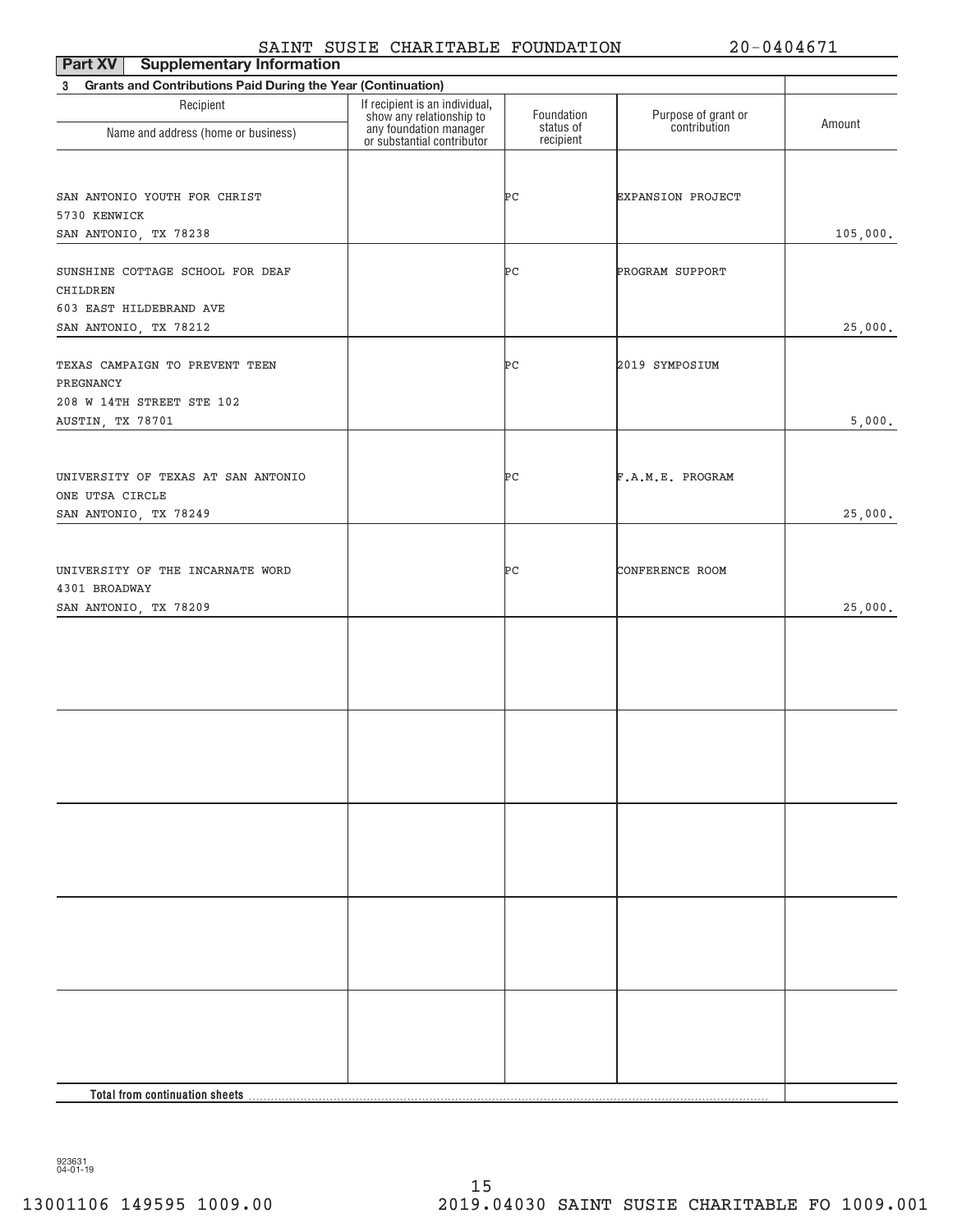| FORM 990-PF                                             |                               | INTEREST ON SAVINGS AND TEMPORARY CASH INVESTMENTS |                          |                                             | STATEMENT 1                   |
|---------------------------------------------------------|-------------------------------|----------------------------------------------------|--------------------------|---------------------------------------------|-------------------------------|
| SOURCE                                                  |                               | (A)<br><b>REVENUE</b><br>PER BOOKS                 | NET                      | (B)<br><b>INVESTMENT</b><br><b>INCOME</b>   | (C)<br>ADJUSTED<br>NET INCOME |
| <b>MORGAN STANLEY</b>                                   |                               |                                                    | 72.                      | 72.                                         |                               |
| TOTAL TO PART I, LINE 3                                 |                               |                                                    | 72.                      | 72.                                         |                               |
|                                                         |                               |                                                    |                          |                                             |                               |
| FORM 990-PF                                             | DIVIDENDS AND                 |                                                    | INTEREST FROM SECURITIES |                                             | STATEMENT 2                   |
| SOURCE                                                  | <b>GROSS</b><br><b>AMOUNT</b> | CAPITAL<br>GAINS<br>DIVIDENDS                      | (A)<br>REVENUE           | (B)<br>NET INVEST-<br>PER BOOKS MENT INCOME | (C)<br>ADJUSTED<br>NET INCOME |
| <b>MORGAN STANLEY</b><br>MORGAN STANLEY<br>CAPITAL GAIN | 213,339.                      | $0 \cdot$                                          | 213,339.                 | 207,339.                                    |                               |
| <b>DISTRIBUTIONS</b>                                    | 28,882.                       | 28,882.                                            | $0$ .                    |                                             | 0.                            |
| PART I, LINE 4<br>TО                                    | 242,221.                      | 28,882.                                            | 213,339.                 | 207,339.                                    |                               |

| FORM 990-PF                  | ACCOUNTING FEES                     |                                          |                               | STATEMENT 3                                 |
|------------------------------|-------------------------------------|------------------------------------------|-------------------------------|---------------------------------------------|
| DESCRIPTION                  | (A)<br><b>EXPENSES</b><br>PER BOOKS | $\,$ B $)$<br>NET INVEST-<br>MENT INCOME | (C)<br>ADJUSTED<br>NET INCOME | (D)<br><b>CHARITABLE</b><br><b>PURPOSES</b> |
| <b>ACCOUNTING FEES</b>       | 5,000.                              | 2,500.                                   |                               | 2,500.                                      |
| TO FORM 990-PF, PG 1, LN 16B | 5,000.                              | 2,500.                                   |                               | 2,500.                                      |
|                              |                                     |                                          |                               |                                             |

| FORM 990-PF                 | TAXES                               |                                             |                               | STATEMENT 4                     |
|-----------------------------|-------------------------------------|---------------------------------------------|-------------------------------|---------------------------------|
| DESCRIPTION                 | (A)<br><b>EXPENSES</b><br>PER BOOKS | $\,$ B $)$<br>NET INVEST-<br>INCOME<br>MENT | (C)<br>ADJUSTED<br>NET INCOME | ( D )<br>CHARITABLE<br>PURPOSES |
| <b>FOREIGN TAX</b>          | 1,344.                              | 1,344.                                      |                               | 0.                              |
| TO FORM 990-PF, PG 1, LN 18 | 1,344.                              | 1,344.                                      |                               | 0.                              |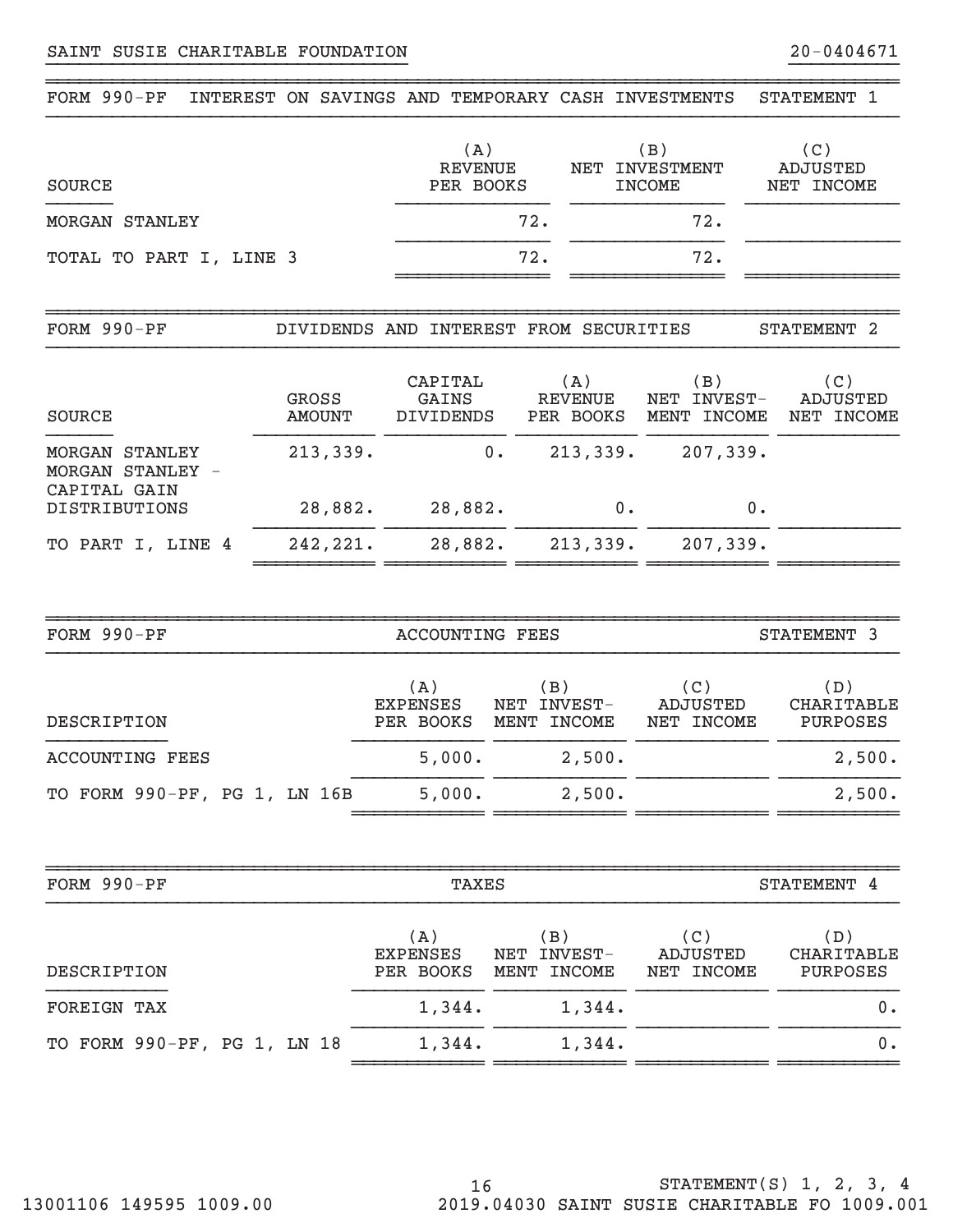| FORM 990-PF                            | OTHER EXPENSES                      |                                      | STATEMENT 5                   |                                      |  |
|----------------------------------------|-------------------------------------|--------------------------------------|-------------------------------|--------------------------------------|--|
| DESCRIPTION                            | (A)<br><b>EXPENSES</b><br>PER BOOKS | (B)<br>INVEST-<br>NET<br>MENT INCOME | (C)<br>ADJUSTED<br>NET INCOME | (D)<br>CHARITABLE<br><b>PURPOSES</b> |  |
| INVESTMENT EXPENSES<br>CONSULTING FEES | 64,059.<br>130,000.                 | 64,059.<br>65,000.                   |                               | 0.<br>65,000.                        |  |
| TO FORM 990-PF, PG 1, LN 23            | 194,059.                            | 129,059.                             |                               | 65,000.                              |  |

| OTHER INVESTMENTS          |                                        |                                    |
|----------------------------|----------------------------------------|------------------------------------|
|                            |                                        | STATEMENT 6                        |
| <b>VALUATION</b><br>METHOD | <b>BOOK VALUE</b>                      | <b>FAIR MARKET</b><br><b>VALUE</b> |
| <b>COST</b><br><b>COST</b> | 1,529,632.<br>2,992,084.               | 4,254,880.<br>4,566,578.           |
|                            | 4,521,716.                             | 8,821,458.                         |
|                            | TOTAL TO FORM 990-PF, PART II, LINE 13 |                                    |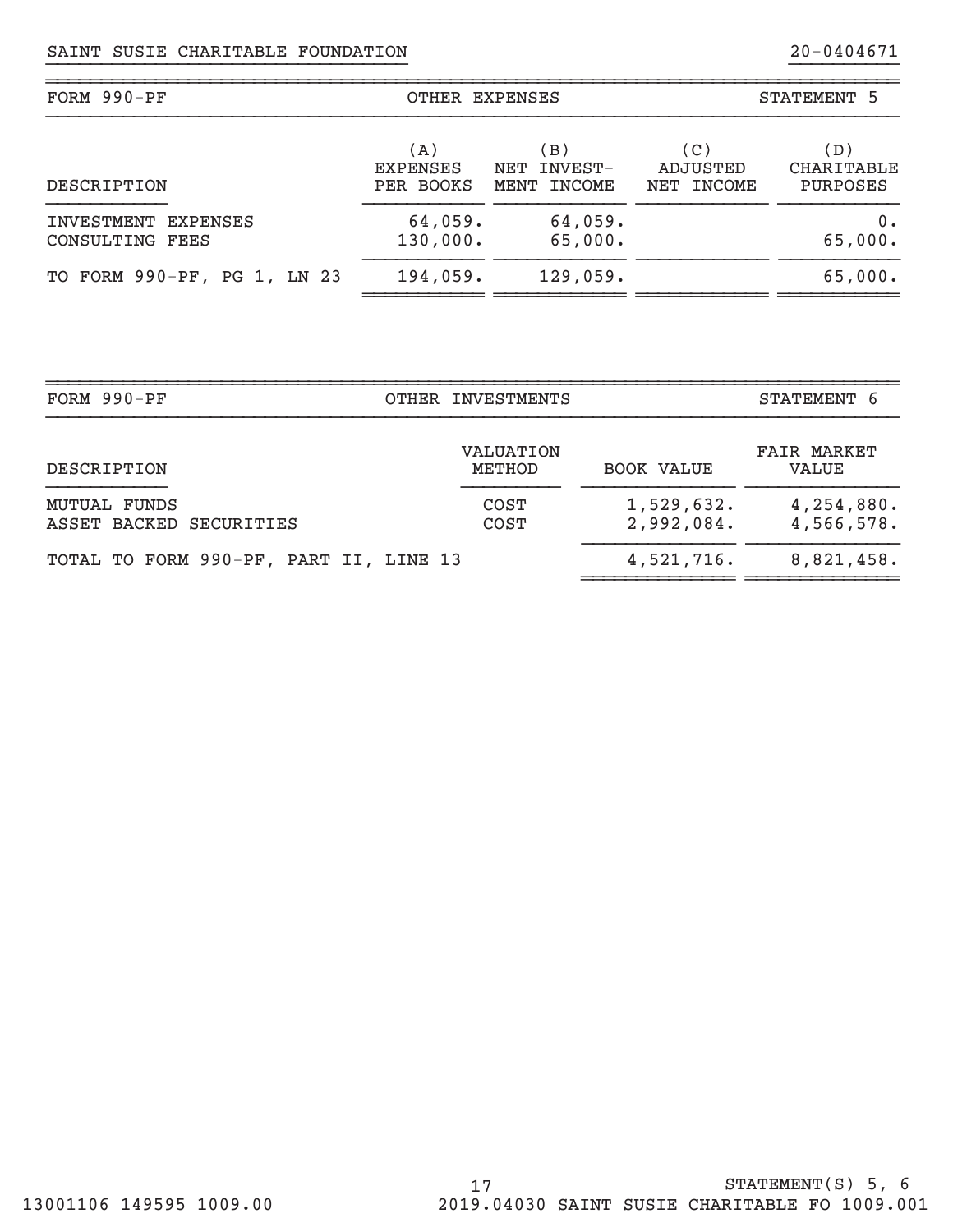# }}}}}}}}}}}}}}}}}}}}}}}}}}}}}}}}} }}}}}}}}}} SAINT SUSIE CHARITABLE FOUNDATION 20‐0404671

| FORM 990-PF<br>PART VIII - LIST OF OFFICERS, DIRECTORS<br>TRUSTEES AND FOUNDATION MANAGERS |                          | STATEMENT 7       |                                                        |       |
|--------------------------------------------------------------------------------------------|--------------------------|-------------------|--------------------------------------------------------|-------|
| NAME AND ADDRESS                                                                           | TITLE AND<br>AVRG HRS/WK | COMPEN-<br>SATION | <b>EMPLOYEE</b><br>BEN PLAN EXPENSE<br>CONTRIB ACCOUNT |       |
| <b>JOHN R. HANNAH</b><br>800 NAVARRO SUITE 210<br>SAN ANTONIO, TX 78205                    | <b>TRUSTEE</b><br>1.00   |                   | 0.<br>0.                                               | 0.    |
| FERNANDO GUERRA<br>800 NAVARRO SUITE 210<br>SAN ANTONIO, TX 78205                          | TRUSTEE<br>1.00          | $0$ .             | $0$ .                                                  | 0.    |
| <b>J BRADFORD CAMP</b><br>7898 BROADWAY<br>SAN ANTONIO, TX 78209                           | TRUSTEE<br>1.00          | $0$ .             | $0$ .                                                  | 0.    |
| MARIO MARTINEZ<br>800 NAVARRO SUITE 210<br>SAN ANTONIO, TX 78205                           | TRUSTEE<br>1.00          | $0$ .             | $0$ .                                                  | $0$ . |
| <b>ALLISON BRADY</b><br>800 NAVARRO SUITE 210<br>SAN ANTONIO, TX 78205                     | TRUSTEE<br>1.00          | $0$ .             | 0.                                                     | $0$ . |
| TOTALS INCLUDED ON 990-PF, PAGE 6, PART VIII                                               |                          | 0.                | 0.                                                     | 0.    |

~~~~~~~~~~~ ~~~~~~~~ ~~~~~~~~